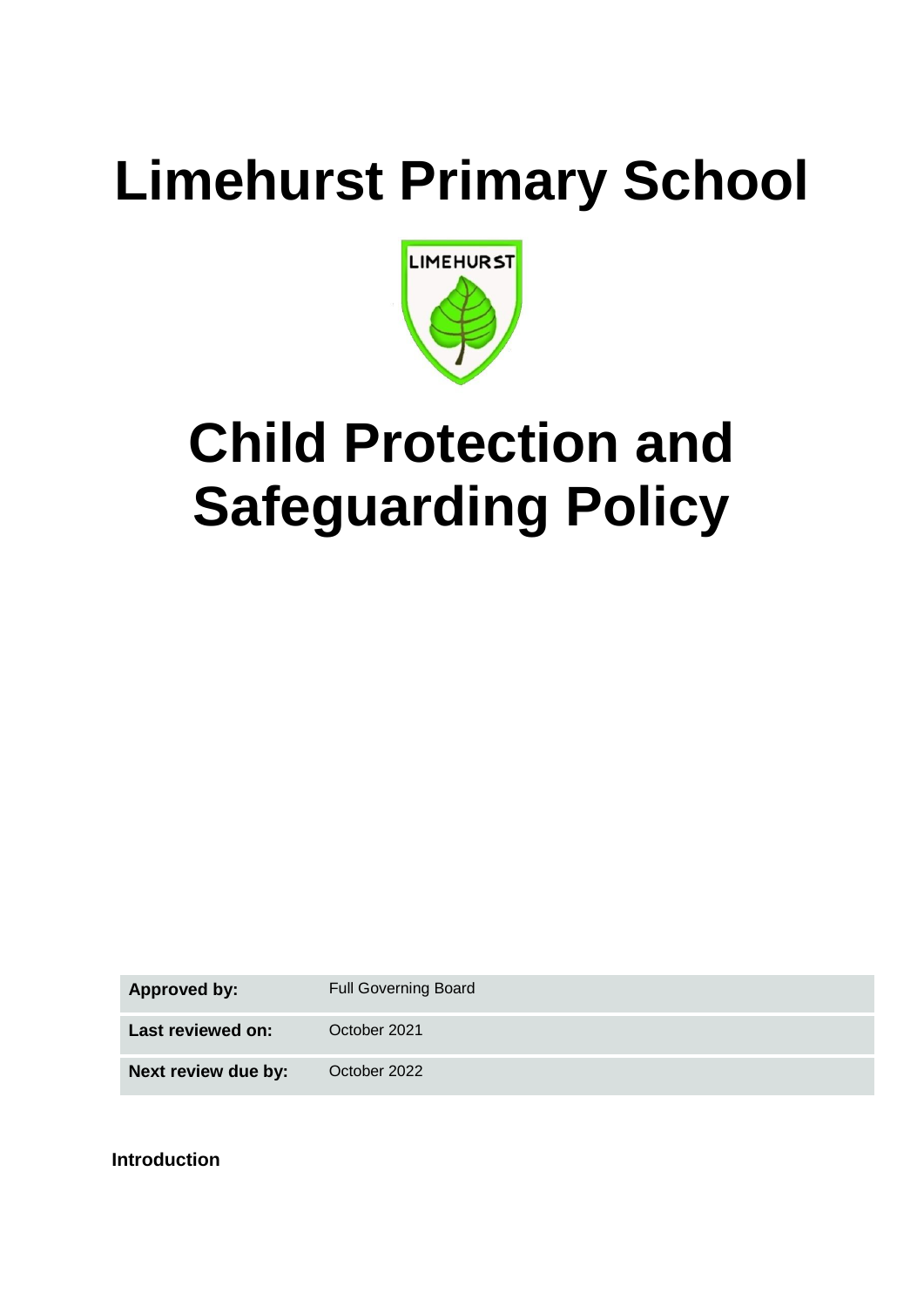Parents and carers will be made aware of this policy through the School Prospectus and the School Website. A copy of this policy will be available in the policies section of the school website or available in hard copy on request from the school office.

It is a fundamental and central aspect of our work that the children receive the highest quality of care. Limehurst School is committed to fostering a positive, supportive and safe environment where children feel valued, listened to and able to report any issue of concern to them, to staff.

This policy sets out how we will respond to concerns about Child Protection Issues that is – to protect children from harm. The policy applies to all members of the community – full and part-time staff, Governors, pupils and volunteers.

The Governing Body of the school will be responsible for ensuring that the school meets it statutory duties with regard to child protection and safeguarding in accordance with the law and Government guidance as recommended in -

*Keeping Children Safe in Education 2019 Working together to Safeguard Children 2015 Safer working practice for adults who work with children & young people 2015 Counter Terrorism and Security Act 2015 Section 5B (11) of the Female Genital Mutilation Act 2003 (as inserted by section 75 of the Serious Crime Act 2015) Equality Act 2010 Children's Act 2004*

*And locally through the Oldham Safeguarding Children Partnership child protection procedures (OSCP).*

**Designated Child Protection/Safeguarding Staff**

**Senior designated person: Mrs Lucia Taylor (DSL, Inclusion Manager)**

**Deputy designated person: Mr Ian Wilson (Associate Head Teacher)**

**Other identified person: Mr Mark Roberts (Head Teacher)**

**Designated Governor: Mr Graham Shuttleworth**

**Staff Training in Child Protection and safeguarding**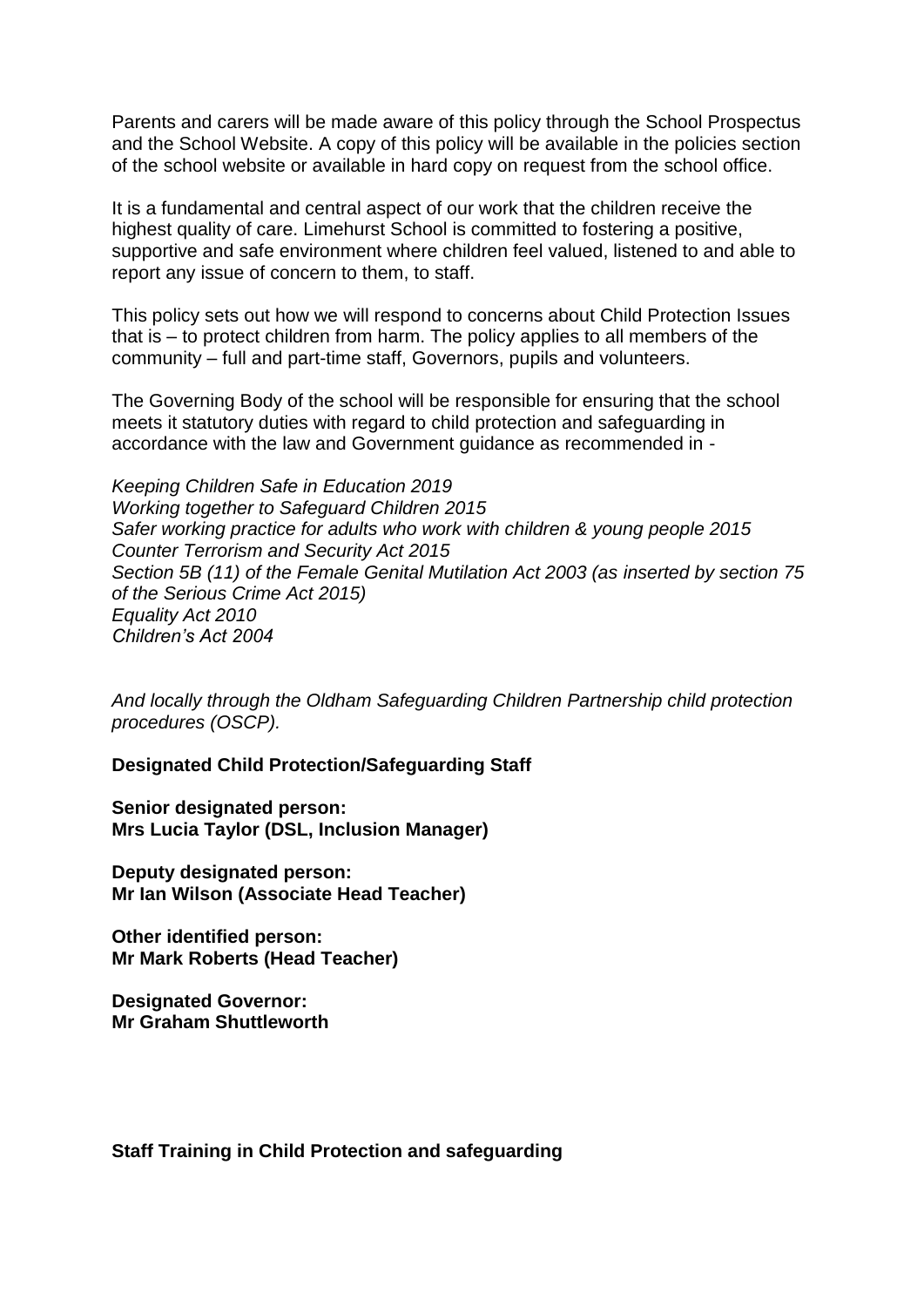School is committed to the training and development of all staff in child protection in accordance with DfE guidance.

OSCP approved child protection training is undertaken every 2 years for designated persons which include training on inter agency procedures, and whole school child protection training every 3 years for all other school staff. Staff and governors should receive training when first appointed.

All staff have been given a copy of the 'Keeping Safe in Education' 2019 (part 1) and have signed to say they have read and understood the statutory guidance regarding their safeguarding responsibilities. All staff who work with children should also read Appendix A of KCSIE. Staff will be made aware of the child protection and safeguarding policy, the role and identity of the safeguarding lead (DSL) and any deputies, the behaviour policy and the safeguarding response to children who go missing from education. This will be carried out during induction meetings.

All staff are aware of the 'Early Help' process. Issues of concern are identified at an early stage and consideration will be given to an 'Early Help' referral.

Our Early Help Lead is Lucia Taylor (Inclusion Manger)

Staff have annual training where the policy is reviewed and any changes and updates are discussed.

#### **Covid 19**

All staff are aware of the process for raising a concern in regard to safeguarding. If there is no member of staff on site staff and parents/carers have contact e-mails for class teachers and safeguarding personnel. The number for the MASH team has also been shared widely.

The same professional approach will be used in on-line teaching as would be used in a classroom situation. Safe practice will be modelled at all times. Staff should use school devices, whenever possible, and contact pupils using the school email address.

In circumstances of staff absence intimate/personal care should only be provided by staff known to the child who has been DBS checked.

Welfare checks need to be carried out regularly over the telephone. Concerns should be shared with the relevant social worker or through the MASH team. If as home visit is necessary this should be carried out by the Safeguarding Lead or Deputy Safeguarding Lead.

#### **Safer Recruitment Procedures**

In order to ensure the suitability of all staff to work in school the guidance set out in *Keeping Children Safe in Education 2019* will be followed when recruiting staff. A copy of this document is available in school. At least one member of each recruitment panel will have completed the NSPCC safer recruitment training.

In the event of any person being considered no longer suitable to work in any capacity in which they have contact with children school is aware of the duty to report to the Disclosure and Barring Service (DBS) and will ensure that information is reported.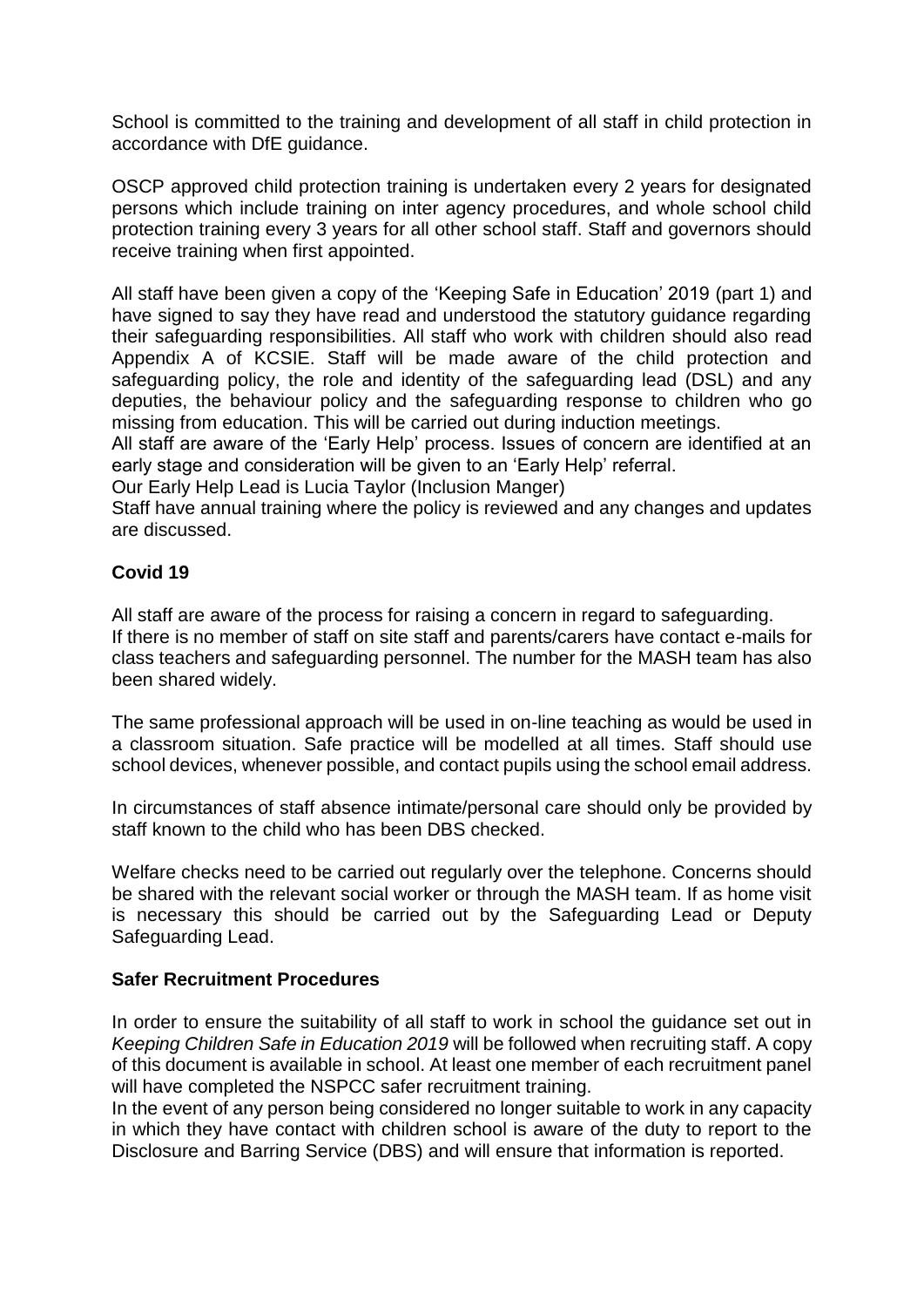#### **See Safer Recruitment and Selection policy. Also refer to the Addendum released in April 2020 with specific guidance around the COVID 19 pandemic.**

#### **Visitors**

All visitors are required to sign in and are allocated a Visitor's pass. DBS and ID checks are made when necessary. Visitors are supervised at all times by an appropriate adult. Staff know to challenge a stranger they meet in school if they do not have a badge/pass. References will be sought for visitors where it is felt necessary, for example, a talk to the children about a specific topic.

#### **See Policy for visitors in school.**

#### **Definition of Child Abuse**

Child abuse can take many forms and may involve deliberate acts of cruelty or a persistent failure to provide adequate standards of care, whether physical or emotional.

Most inflicted injuries are not the result of conscious, premeditated acts by the parent or caregiver, but the unintended consequence of a sudden outburst or temporary loss of control.

Neglect and emotional abuse may be associated with hostility and rejection, but are more often the result of the parent's inability to provide the skills necessary for good parenting or their limited abilities have been overwhelmed by adverse circumstances.

#### **Categories of Abuse**

If children do not receive their Basic Needs (see below) it will be for one or more of the following reasons;

#### **Physical Abuse**

Physical abuse may involve hitting, shaking, throwing, poisoning, burning or scalding, drowning, suffocating, or otherwise causing physical harm to a child. Physical harm may also be caused when a parent or carer fabricates the symptoms of, or deliberately induces, illness in a child.

#### **Emotional Abuse**

Emotional abuse is the persistent emotional maltreatment of a child such as to cause severe and persistent adverse effects on the child's emotional development. It may involve conveying to children that they are worthless or unloved, inadequate, or valued only insofar as they meet the needs of another person. It may feature age or developmentally inappropriate expectations being imposed on children. These may include interactions that are beyond the child's developmental capability, as well as overprotection and limitation of exploration and learning, or preventing the child participating in normal social interaction. It may involve seeing or hearing the illtreatment of another. It may involve serious bullying, causing children frequently to feel frightened or in danger, or the exploitation or corruptions of children. Some level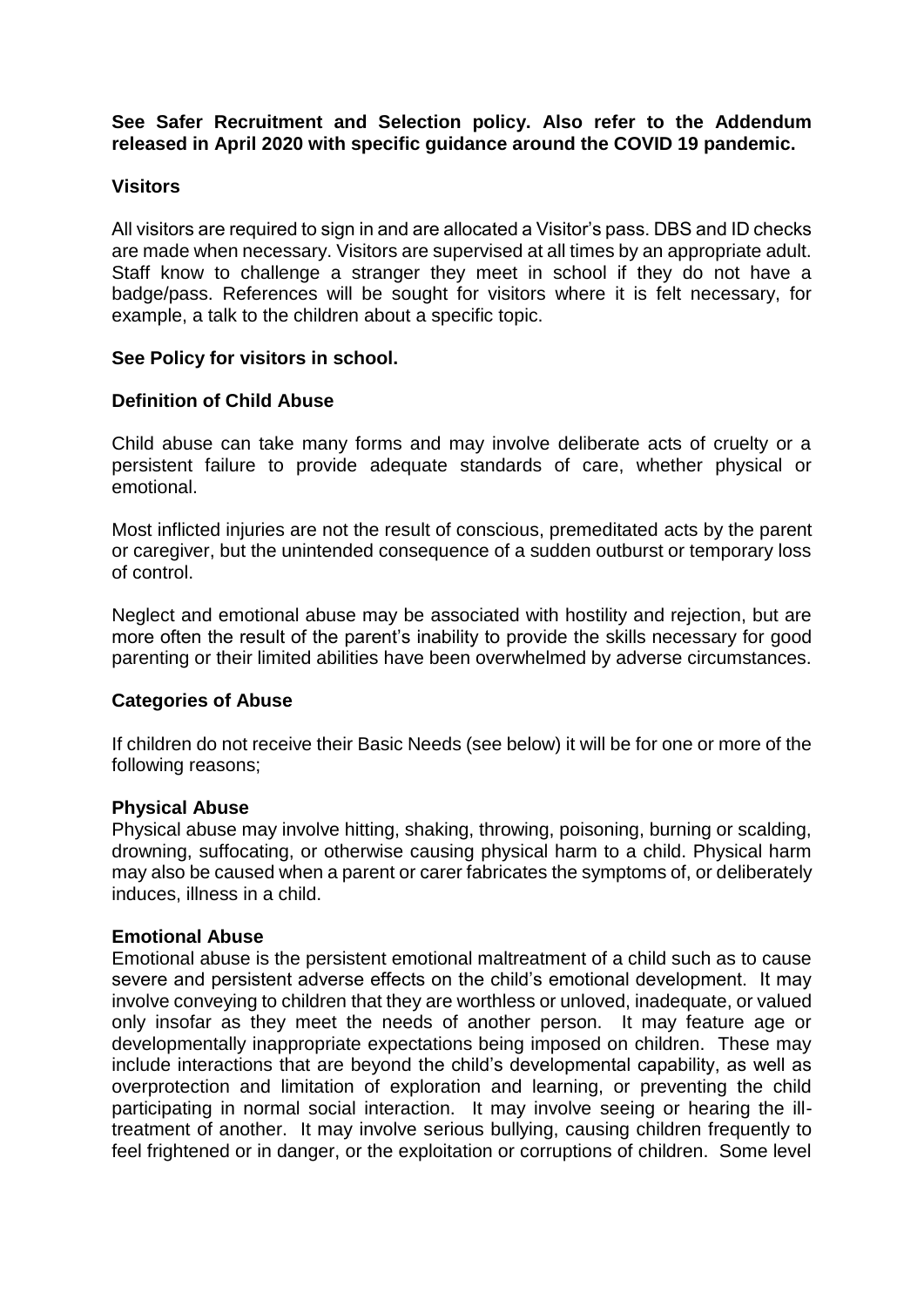of emotional abuse is involved in all types of maltreatment of a child, though it may occur alone.

## **Sexual Abuse**

Sexual abuse involves forcing or enticing a child or young person to take part in sexual activities, not necessarily involving a high level of violence, whether or not the child is aware of what is happening. The activities may involve physical contact, including assault by penetration {e.g. rape, buggery or oral sex} or non-penetrative acts such as masturbating, kissing, rubbing and touching outside of clothing. They may include noncontact activities, such as involving children in looking at, or in the production of, sexual images, watching sexual activities or encouraging children to behave in sexually inappropriate ways. Or grooming a child in preparation for abuse (including via the internet.) Sexual abuse is not solely perpetrated by adult males. Women can commit acts of sexual abuse, as can other children.

#### **Link to policy for children displaying sexually harmful behaviour**

**[http://greatermanchestercb.proceduresonline.com/chapters/p\\_harm\\_sex.html](http://greatermanchestercb.proceduresonline.com/chapters/p_harm_sex.html)**

#### **Neglect**

Neglect is the persistent failure to meet a child's basic physical and/or psychological needs, likely to result in the serious impairment of the child's health or development. Neglect may occur during pregnancy as a result of maternal substance abuse. Once a child is born, neglect may involve a parent or carer failing to:

- provide adequate food, clothing and shelter {including exclusion from home or abandonment}
- protect a child from physical and emotional harm or danger
- **e** ensure adequate supervision {including the use of inadequate care-givers}
- ensure access to appropriate medical care or treatment

It may also include neglect of, or unresponsiveness to, a child's basic emotional needs

#### a) **Basic Physical Care:**

Warmth, shelter, food, rest, hygiene and protection from danger

#### b) **Affection:**

Physical contact, (holding, cuddling). Comforting, patience, time, approval.

c) **Security:**

Continuity and consistency of care, stable and predictable environment.

#### d) **Stimulation of innate potential:**

Praise, encouragement, responsiveness.

e) **Guidance and control:** To teach adequate social behaviour.

#### f) **Responsibility:**

Self-care, tidying etc. gaining experience through mistakes as well as successes and receiving praise and encouragement to strive and do better.

#### g) **Independence:-**

Making decisions, first about small things, but increasingly about the various aspects of life within the confines of the family and society codes.

See Appendix 1 for possible indicators of abuse.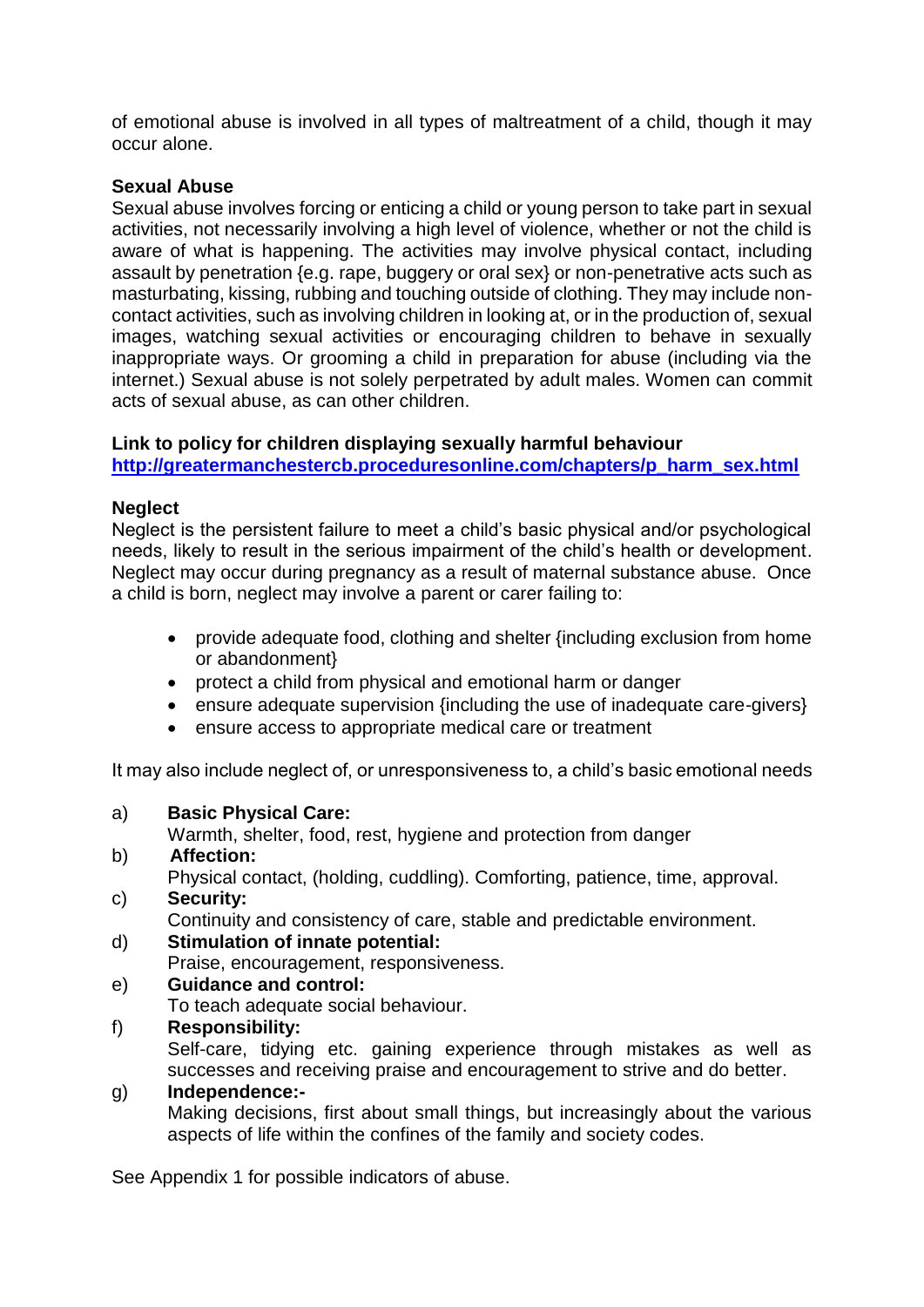#### More information is available in –

*What to do if you are worried a child is being abused 2015- Advice for practitioners.* Copies are available in school and on the school's First Class conference.

#### **Female Genital Mutilation (FGM)**

FGM comprises all procedures involving partial or total removal of the external female genitalia or other injury to the female genital organs.

Teachers have a statutory duty where they discover (either by disclosure by the victim or visual evidence) that FGM appears to have been carried out on a girl under 18. Those failing to report such cases will face disciplinary actions. It will be rare for teachers to see visual evidence, and they should not be examining pupils, but the same definition of what is meant by 'to discover that an act of FGM appears to have been carried out is used for all professionals. Cases must be reported to the police and the MASH.

Warning signs include-

- Girls talking about holidays where they will 'become a woman' or 'become just like my mum and sister.'
- If other women are known to have undergone FGM then there is an increased risk to other girls in the family.
- Girls who have had the procedure performed will often avoid exercise, ask to go to the toilet more often, find it hard to sit still for long periods of time or have further time off school due to problems related to the procedure.

#### **Peer abuse**

Members of staff should be aware that children and young people are vulnerable to physical, sexual and emotional bullying by their peers. Any incidents of abuse by children or young people should be taken as seriously as abuse perpetrated by an adult, and reported to the designated safeguarding lead or other nominated designated safeguarding staff immediately.

Staff should be alert to the possibility that a child or young person who has harmed another may also be victim and therefore have unmet needs themselves. However, the interests of the victim must always be the paramount consideration and staff should be alert to the fact that there is likely to be a risk to children other than the current victim.

Peer abuse can have gender specific issues and staff are vigilant for this; it could include girls being sexually abused/touched or boys being subjected to hazing. It can also include sexting. We are especially vigilant for peer on peer abuse on school trips/residential trips.

#### **Hazing definition –**

The practice of rituals, challenges and other activities involving harassment, abuse or humiliation used as a way of initiating a person into a group. Hazing is seen in different social groups, gangs, sports teams and institutions.

The initiation rites can range from relatively benign pranks to protracted patterns of behaviour that can rise to the level of abuse or criminal misconduct. It may include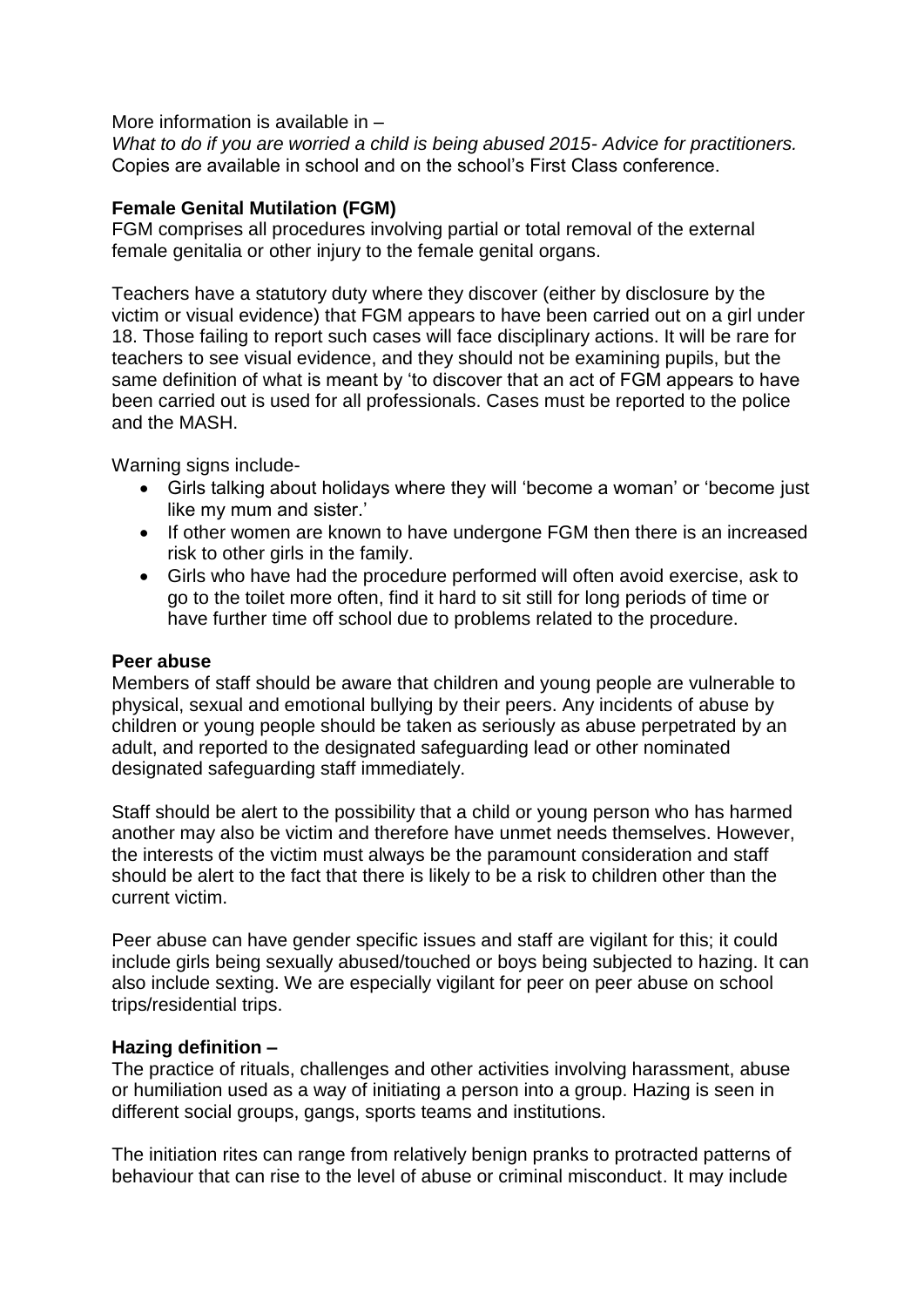physical or psychological abuse. It may include nudity or sexual assault. We are aware this could look different at different ages in our school **but we are always vigilant.**

#### **Sexting definition – 'children under the age of 18 sending or posting sexually suggestive images.'**

If an incident of sexting occurs the school response would be;

- 1. Report to the Designated Safeguarding Lead.
- 2. Interview the child with a staff member present.
- 3. Communicate with parents.
- 4. If there is any concern that a young person has been harmed or at risk, we will refer to MASH and inform the police.

#### **Online safety**

The Governing Body ensures appropriate filters and appropriate monitoring systems are in place to limit children's exposure to online risks. Guidance in 'Keeping Children Safe in Education' 2019 Annex C is adhered to. This is especially relevant with the increase in the use of technology for remote learning since March 2020.

#### **See Safe Internet usage and e-safey policy.**

#### **See safe use of social media policy.**

#### **Mobile Phones and Cameras**

Staff, Volunteers and Student Teachers are permitted to have their mobile phones about their person; **however there is a clear expectation that all personal use is limited to allocated break times (when not supervising children), lunchtime (when not in the presence of children) and PPA/ non-contact time (in an area isolated from children)**. In all other daily school situations when pupils are on site (other than in agreed exceptional circumstances), phones must be switched off and calls and texts must not be taken or made. **Without prior agreement from a Senior Leader, mobile phones should not be used/ visible for any purpose while in the presence of pupils.**

**Staff, Volunteers and Student Teachers are not permitted to use their personal phone for taking, recording or sharing images of pupils.**

#### **See Safe use of Mobile Phones and Cameras Policy**

#### **Prevent Duty**

Preventing children from risk of radicalisation is similar in nature to protecting children from other forms of harm and abuse. During the process of radicalisation it is possible to intervene to prevent vulnerable people being radicalised.

Radicalisation refers to the process by which a person comes to support terrorism and forms of extremism.

School has a duty under section 26 of the Counter Terrorism and Security Act 2015,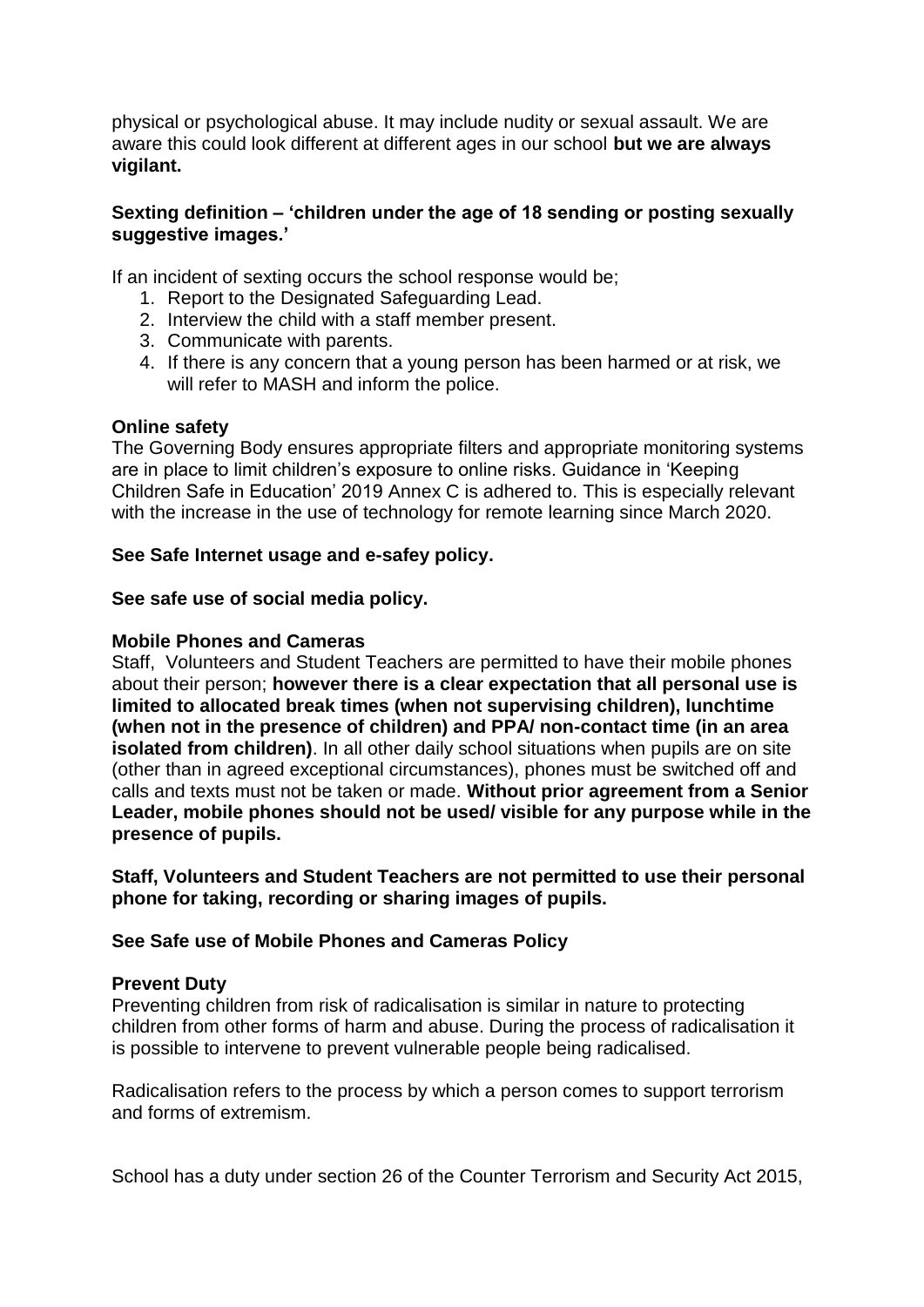to have due regard to the need to prevent people from being drawn into terrorism.' All teachers and TAs have undertaken online prevent training (16.06.16) and Mr S Dickinson has undertaken 'Raising awareness of prevent' (WRAP) training. (08.06.17) School has completed a Prevent self-assessment which has been approved by Governors and the Local Authority.

## **See policy for preventing radicalisation and extremism**.

## **CP Procedures**

- If staff suspect that any of the above are happening over a period of time or have any concerns it is important to notify the Designated Person.
- Staff should complete an incident report/expression of concern form and pass this to the Designated Person who will decide on any appropriate action.
- Completed forms are kept in a file in a locked cabinet in the Inclusion Manager's office. If children make a disclosure/tell a member of staff that something serious has happened the procedures outlined in **Appendix 2** must be followed.
- **Appendix 3** outlines procedures to follow for allegations against staff members.
- **Appendix 4 –** Incident Report/Expression of Concern Form**.**
- *Appendix 5 – Body Map to accompany concern form if necessary.*

Where English is not the first language and/or a child is considered to be vulnerable, efforts will be made to actively engage with them by talking directly about their wishes and feelings, if necessary through the use of an interpreter.

Staff are requested to take note of the DCSF guidance for Safer Working Practice for Adults who work with Children and Young People 2015 and to avoid putting themselves in a position where a false allegation is difficult to disprove. Avoid situations where you are left alone with a child and out of view of other adults. Never use force to reprimand a child.

Copies of the guidance can be found in school and on the school's First Class conference .

Where a child and family would benefit from coordinated support from more than one agency (for example education, health, housing, police) there should be an interagency assessment. These assessments should identify what help the child and family require to prevent needs escalating to a point where intervention would be needed.

The 'Early Help' assessment and referral if necessary in school would be carried out by Mrs Lucia Taylor, Inclusion Manager. Parents can refer themselves to Early Help if they wish.

*Advice can also be found on the Oldham Safeguarding Children Partnership website www.olscb.org*

#### **Role of designated Lead/Persons**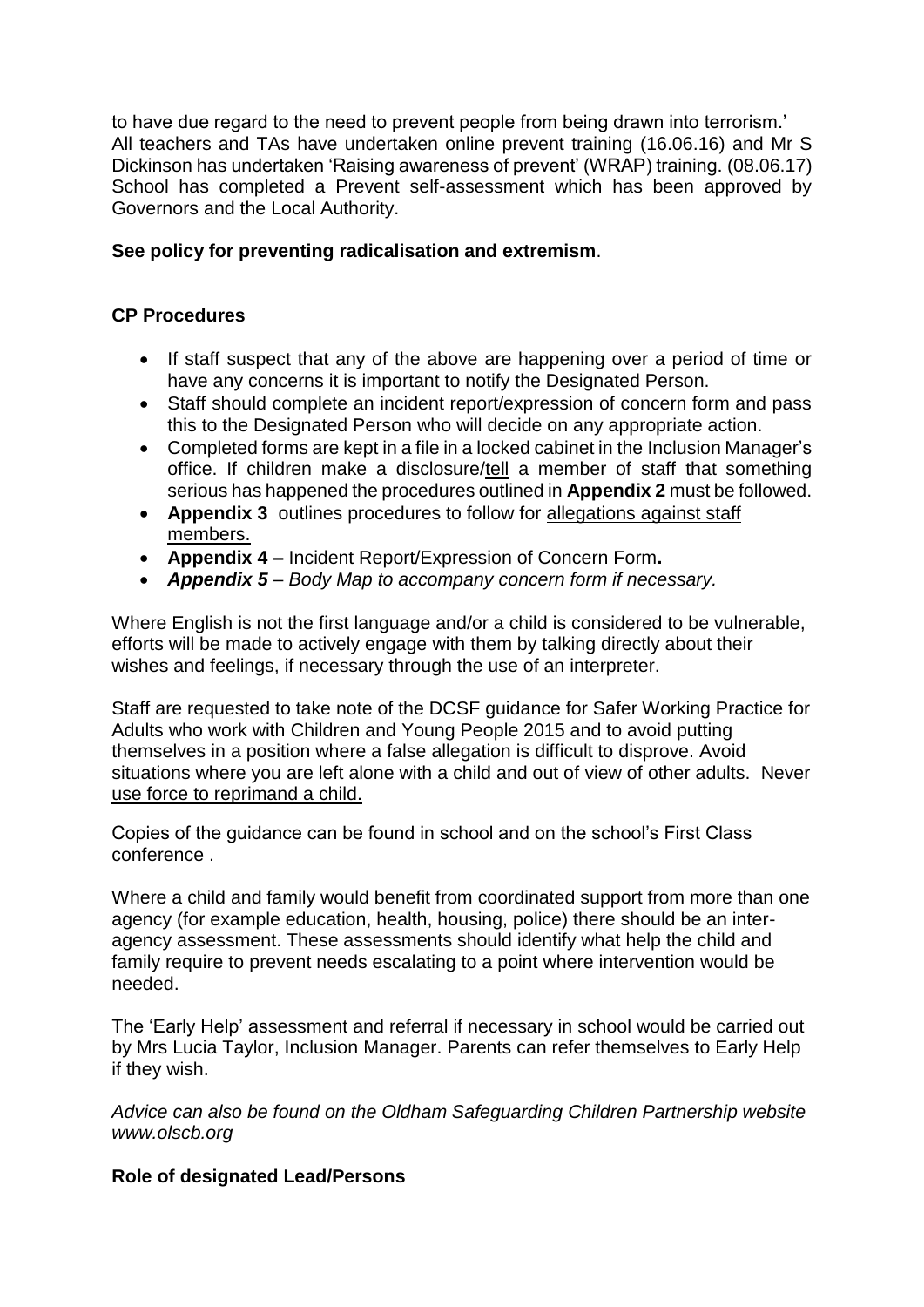- 1. To ensure child protection procedures are followed.
- 2. To make appropriate, timely referrals to statutory services.
- 3. On receipt of any concerns, check existing records to see whether the child has a CP plan/CIN plan/CLA or has had an Early Help referral.

#### **Role of Safeguarding Governors**

- 1. To liaise with the Designated lead/persons.
- 2. To be informed of safeguarding activity in school.

#### **Role of the Governing body**

To ensure the school has an effective policy that is compliant with Oldham Safeguarding Children Partnership guidelines.

#### **Referrals to Children's Social Care**

These will be made by the designated person when it is judged that there is sufficient evidence to make a proper referral. In cases where a child is considered to be at 'risk' a referral should be made to children's social care immediately.

A disclosure or allegation of abuse should always be referred to the local authority MASH team for assessment.

Staff can find guidance about what are healthy, problematic or harmful behaviours using the Brook Traffic Light Model. Copies are available in school and on the Brook website. Children displaying sexually harmful behaviours must also be referred to the MASH team.

Concerns about children who already have an open case with social care, can be passed directly to the named social worker appointed to the family.

MASH (Multi Agency Safeguarding Hub) 0161 770 7777.

Online referral:<https://apps1.oldham.gov.uk/childreferral/CRWO1Referral.aspx>

Below is the link on the LSCB website for the LSCB guide on 'Making a Child Protection Referral' that staff may refer to –

[https://www.oldham.gov.uk/lscb/downloads/file/15/guide\\_booklet](https://www.oldham.gov.uk/lscb/downloads/file/15/guide_booklet)

The LA assessment tool may be used as a guide to inform our own assessment of a safeguarding concern –

[https://www.oldham.gov.uk/lscb/downloads/file/18thresholds\\_for\\_assessment](https://www.oldham.gov.uk/lscb/downloads/file/18thresholds_for_assessment)

If school wish to challenge a decision by statutory services i.e. Children's social care we can refer to the LSCB 'Escalation policy' –

[http://www.oldham.gov.uk/lscb/downloads/file/97/resolving\\_professional\\_disagreeme](http://www.oldham.gov.uk/lscb/downloads/file/97/resolving_professional_disagreements) [nts](http://www.oldham.gov.uk/lscb/downloads/file/97/resolving_professional_disagreements)

#### **Recording Storing and Sharing Information**

School have an effective system for recording concerns about a child including contact with other agency professionals. Staff are actively encouraged to pass issues of concern in verbal or written form to the designated person, who will respond accordingly.

All records are kept securely, separate from the pupil's main academic file. Only the designated person/s has access to this information. All child protection information is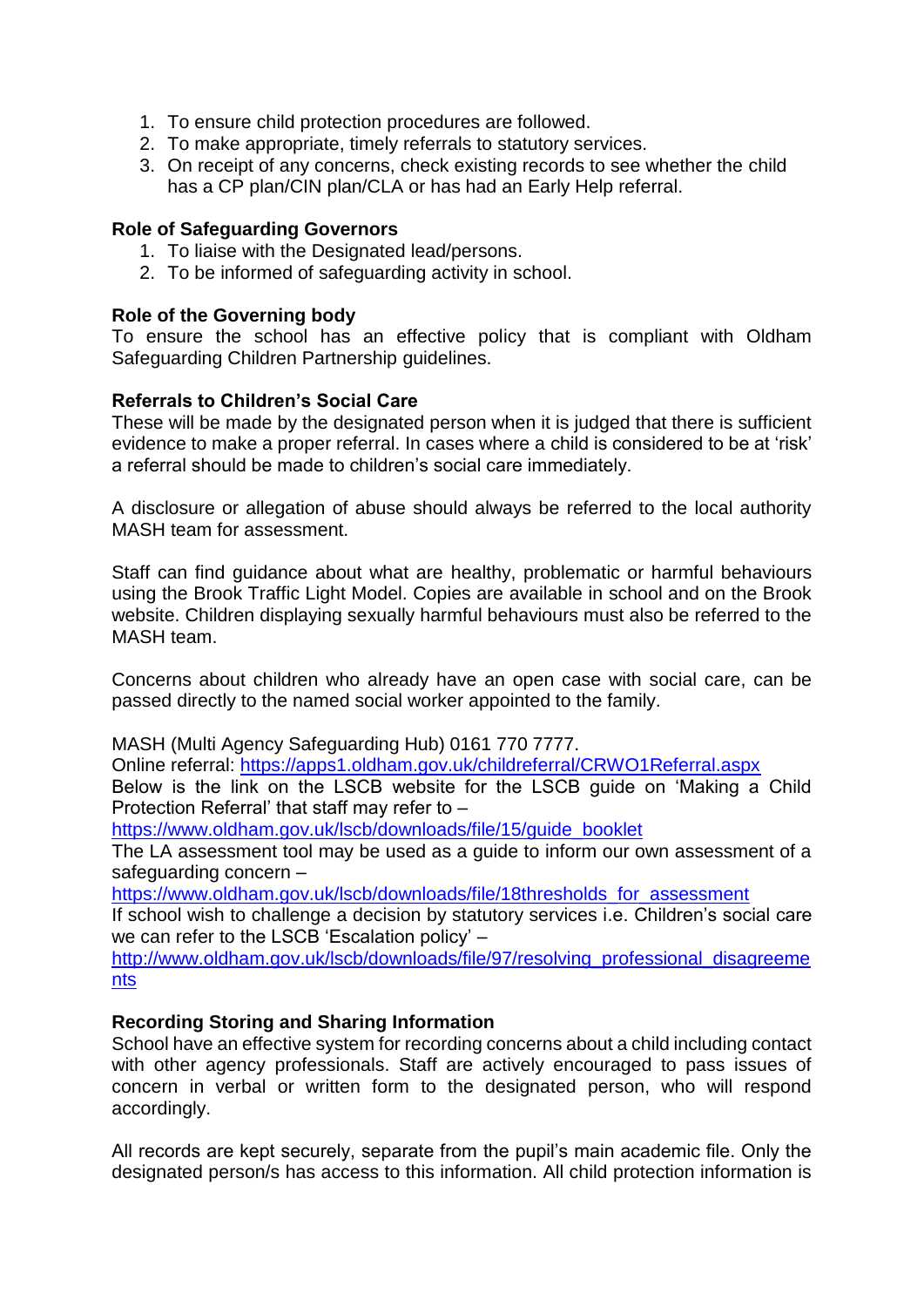shared on a 'need to know' basis.

The designated person is responsible for ensuring that when a child transfers to another school the child protection information is passed immediately to the designated person at the receiving school. Where the child has a child protection plan the child's social worker should be informed. Note: where a child who has a child protection plan is absent for more than two days, contact should be made with the child's social worker.

Staff should be aware that a child has the same right as an adult in relation to confidential, sensitive details about his/her personal life and circumstances.

Threats to a child's safety and welfare can set aside normal principles of confidentiality. A child's welfare is always the paramount concern.

#### **GDPR**

Any personal information which is shared with school will be treated confidentially and processed in accordance with the UK Data Protection Act 2018 and GDPR guidance.

#### **Confidentiality and Child Protection Issues**

Each child has the right to complete confidentiality and consideration at all times. School staff and governors do not have a right to be in possession of all information about a child at Limehurst. Information will be held and passed on a "need to know basis" only and will be limited to essential information also.

All staff/adults must treat these issues sensitively. The staff room is not a suitable place to discuss children and pass on information unless in an agreed formal meeting. Any person doing so could be breaching the child's rights and subject to prosecution.

All staff (teaching and non-teaching) must inform either the senior or deputy designated person as soon as a possible when a Child Protection issue arises. Staff are asked to rigidly adhere to the guidelines given in this Child Protection Policy.

#### **Pastoral Care**

Parents entrust their most precious possession to us - their children. Staff are in loco parentis and must carry out this duty with care, respect and diligence. This compliments our child protection procedures. Ways to achieve this are:

a) To build positive relationships based on respect

- b) To be an example
- c) By working with each individual child, to achieve their potential
- d) To give equal value to each child taking into account S.E.N., and equal opportunity
- e) To nurture home/school partnership
- f) To reinforce and praise appropriate behaviour
- g) To deal with misbehaviour in a controlled and thoughtful way
- h) To create a safe and attractive environment in school for the children
- I) To be ever ready to listen to children and parents
- j) To develop the whole person of the child.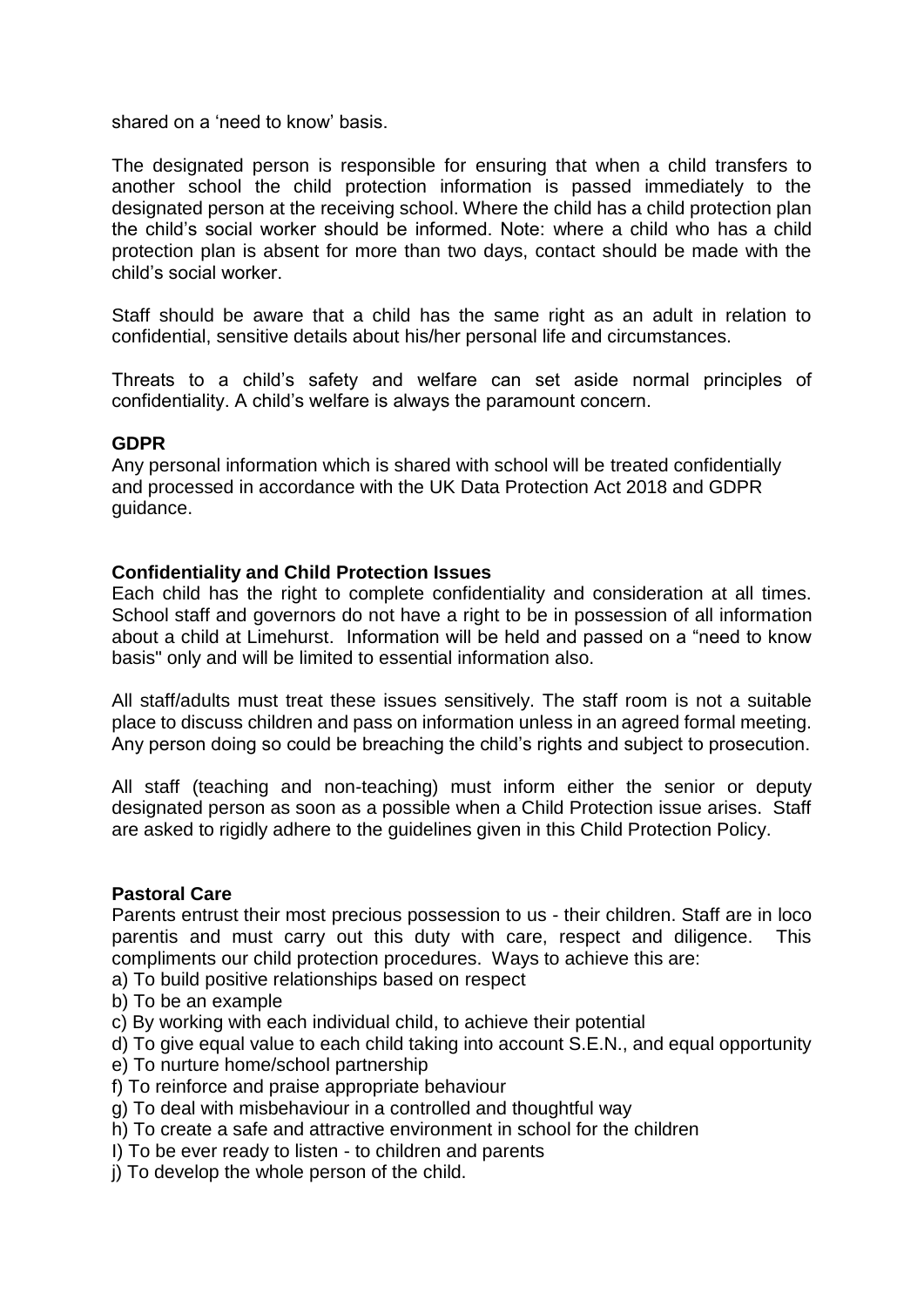All children in school know (and are regularly reminded) that there is an identified adult in school that they can go to if they need to talk. This adult is their Class Teacher. However, they can speak to any adult in school who they feel they have a relationship with (this is often a Learning Support Assistant) If a child wishes to make the Class Teacher aware there is a problem, they can put a note in the 'Worry' boxes situated in all classrooms; this can be just a name for the younger children or an explanation of the problem for the older children. The Class Teacher will then follow this up at an appropriate time. Children are reminded that any issue can be discussed, not just those related to school.

#### **Additional Needs**

Children with SEN and/or physical disabilities may face additional challenges. They may face barriers when recognising abuse and neglect. I.e. assumption about their behaviour, mood or injury that may be linked to their disability, communication barriers and/or difficulties in overcoming these barriers. Staff are aware that these children may need extra support in communicating their concern and also, not to assume anything.

#### **Children Looked After (CLA)**

The CLA designated person is Lucia Taylor (Inclusion Manager) The CLA designated Governor Shirley Buckley The named person has all information relating to the children's looked after status and child care arrangements.

#### **See CLA policy.**

#### **Vulnerable groups**

At Limehurst, we have a small percentage of the school population who are NWB, EAL or New Arrivals. We are mindful of the different vulnerabilities regarding these groups that may not be as prevalent in the majority of the White British community our school mainly serves. As a staff, we are never complacent and are vigilant at all times.

#### **Curriculum Links**

Through our whole school ethos children are encouraged to develop care, consideration and respect for themselves and others and are effectively taught how to make a positive contribution to keeping themselves and others safe.

The school has a systematic approach to teaching the children about looking after themselves through Assembly themes and our PSHCE curriculum. We teach the children about keeping safe in different ways. This includes Internet safety, stranger danger etc. We work on other areas of safety such as sun, road, railway and water.

#### **Attendance**

School monitors pupil attendance rigorously and follows up all absences from school to ascertain the reasons why.

**See Attendance policy.**

**Complaints**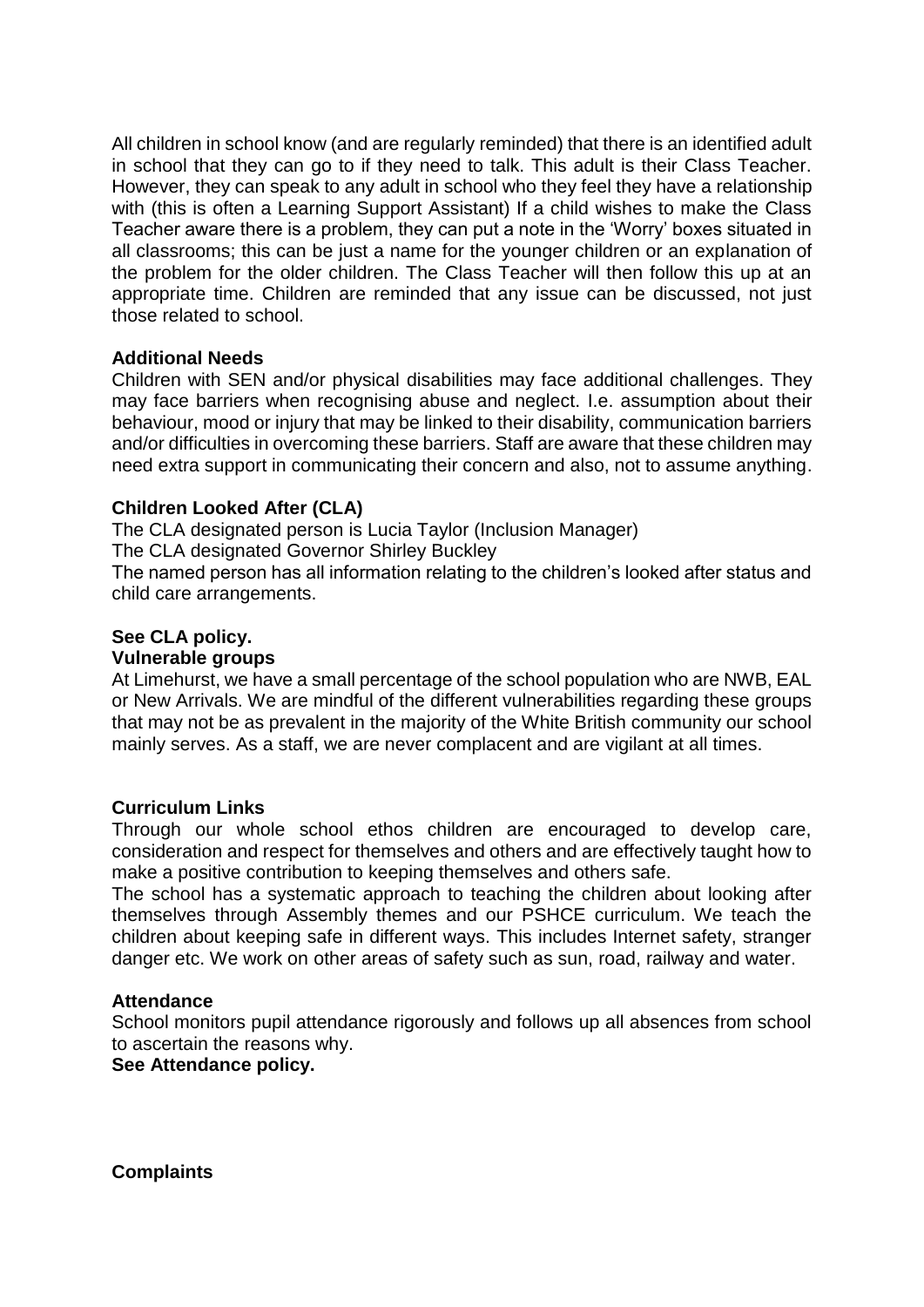- 1. General complaints made by parents are directed to the Headteacher.
- 2. If they are not resolved, the parents can be directed to the Chair of Governors.
- 3. Complaints about a member of staff will be referred to the LADO (Colette Morris)
- 4. The procedures are clearly set out in the school's Complaints Policy. This is displayed on the school website.
- 5. The school liaises with the Local Authority Complaints Officer (Janet Francis) when necessary.

## **See Complaint's policy.**

This policy should be read alongside the Behaviour and Teaching & Learning policies.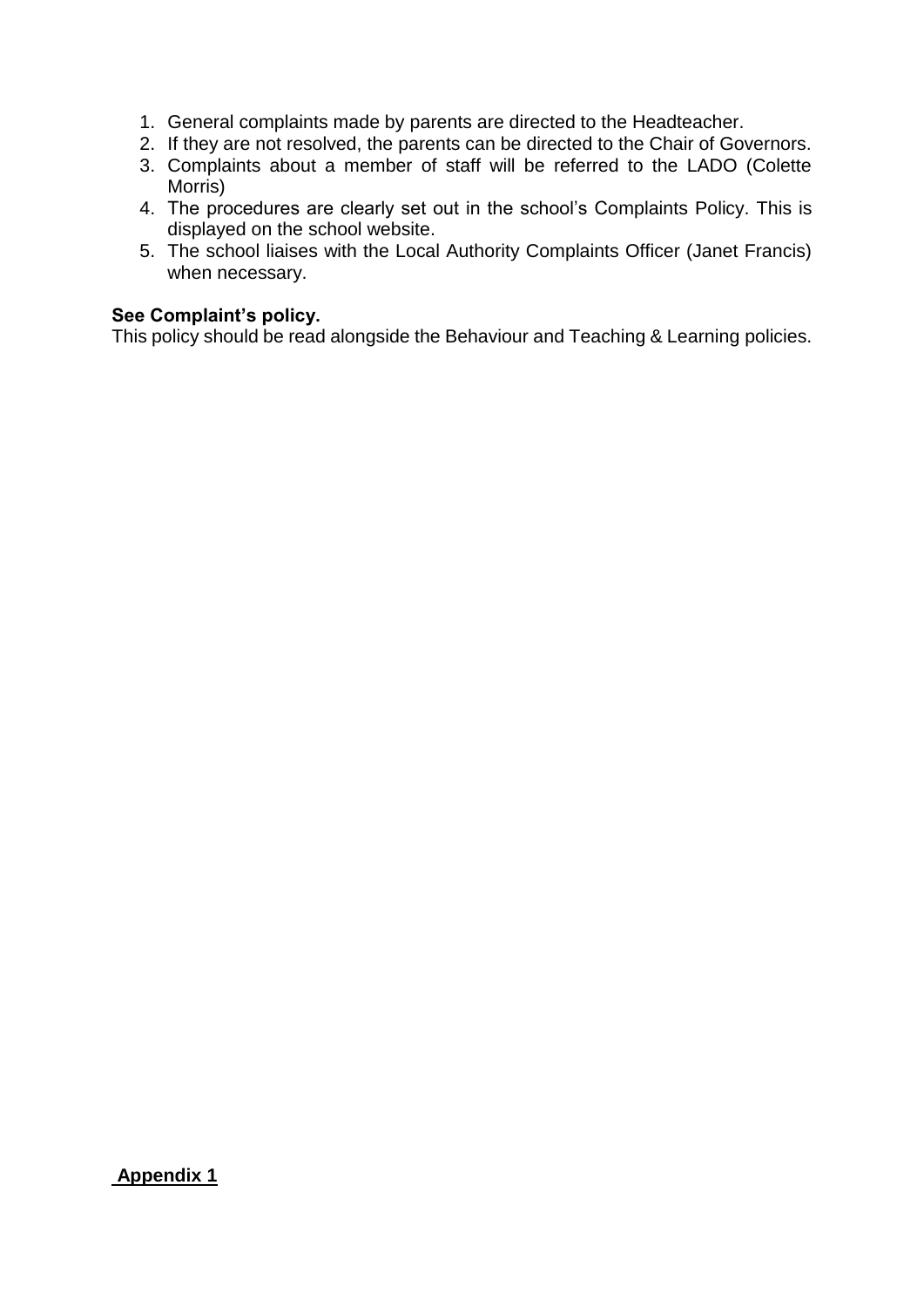## **POSSIBLE INDICATORS OF ABUSE**

The following is a list of warning signs which MAY be an indicator that a child is being, or has been abused or neglected, or is at risk of abuse. Education professionals should be alert to these warning signs, but should be careful not to assume that abuse is the reason. Some signs can be present in children who are not abused at all. Nor should assumptions be made that they point to any particular form of abuse, simply because a pupil presents with any of these problems. They may suggest abuse if a child exhibits several of them or if a pattern emerges.

## **Possible signs of Physical abuse:**

- Unexplained injuries or burns, particularly if they are recurrent.
- Refusal to discuss injuries.
- Untreated injuries or lingering illness not attended to.
- Shrinking from physical contact.
- Fear of returning home or of a parent being contacted.
- Fear of undressing
- Fear of medical help
- Aggression/bullying.
- Over complicated behaviour or 'watchful attitude'
- Running away
- Significant changes in behaviour without explanation.
- Deterioration in work
- Unexplained pattern of absences, which may serve to hide bruises or other physical injuries.

#### **Possible signs of Emotional Abuse:**

- Continual self-deprecation.
- Fear of new situations
- Inappropriate emotional responses to painful situations
- Self-harm or mutilation.
- Compulsive stealing/scrounging.
- Drug/solvent abuse.
- 'Neurotic' behaviour obsessive rocking, thumb sucking, and so on.
- Air of detachment 'don't care' attitude.
- Social isolation does not join in and has few friends.
- Desperate attention-seeking behaviour.
- Eating problems, including overeating and lack of appetite.
- Depression, withdrawal.

#### **Possible signs of Neglect**

- Constant hunger.
- Poor personal hygiene.
- Inappropriate clothing.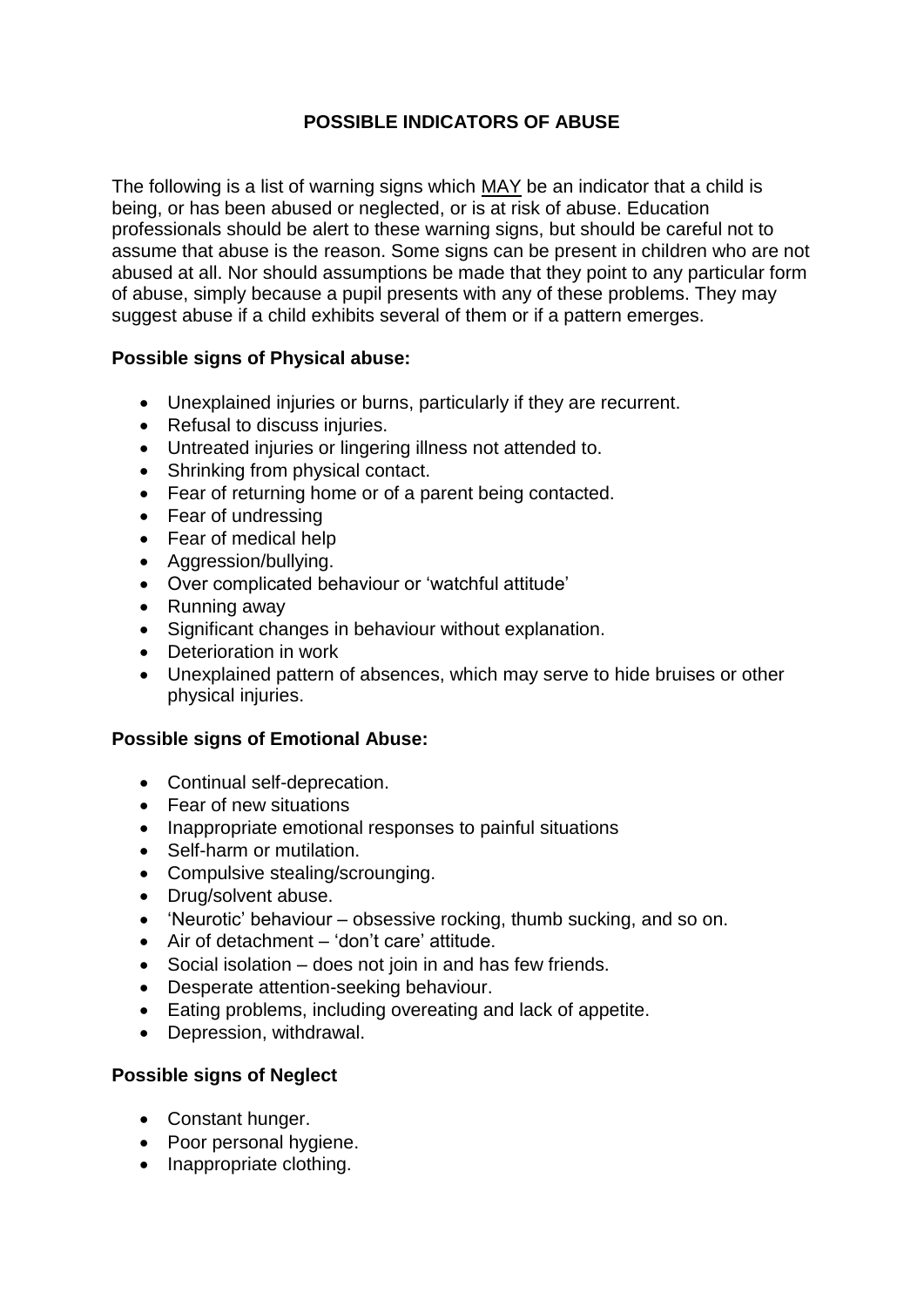- Frequent lateness or non-attendance at school.
- Untreated medical problems.
- Low self-esteem.
- Poor social relationships.
- Compulsive stealing or scrounging.
- Constant tiredness.

#### **Possible signs of Sexual Abuse**

- Bruises, scratches, burns or bite marks on the body.
- Scratches, abrasions or persistent infections in the anal or genital regions.
- Pregnancy particularly in the case of young adolescents who are evasive concerning the identity of the father.
- Sexual awareness inappropriate to the child's age shown, for example in drawings, vocabulary, games and so on.
- Frequent public masturbation.
- Attempts to teach other children about sexual activity.
- Refusing to stay with certain people or go to certain places.
- Aggressiveness, anger, anxiety, tearfulness.
- Withdrawal from friends.

## **Possible Signs in older children**

- Promiscuity, prostitution, provocative sexual behaviour.
- Self-injury, self-destruction behaviour, suicide attempts.
- Eating disorders.
- Tiredness, lethargy, listlessness.
- Over-complicated behaviour.
- Sleep disturbances.
- Unexplained gifts of money.
- Depression.
- Changes in behaviour.

## **Possible signs in young children**

- Over compliant behaviour.
- Mature sexual behaviour.
- Acting out aggressive behaviour (tantrums.)
- Tummy pains no medical explanation.
- Child doesn't trust anyone.
- Air of detachment don't care attitude.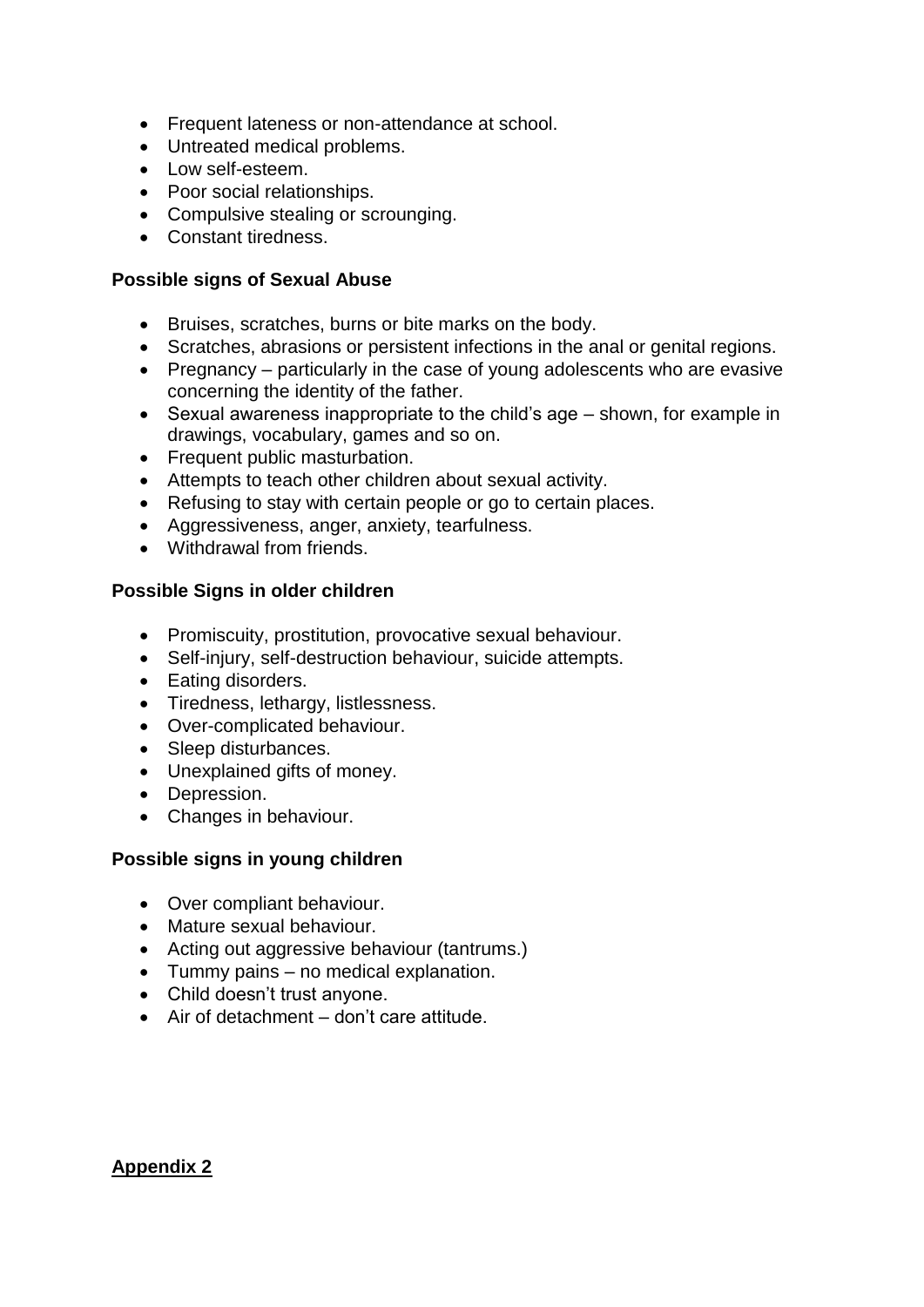## **HOW TO RESPOND IF A CHILD MAKES A DISCLOSURE**

(1) Teacher needs to tell another colleague that immediate cover is required.

(2) Child can be taken to a part of the school where privacy can be respected and where the member of staff speaking to the child is able to be seen by other colleagues.

. When these arrangements have been made the following guidance should be adhered to:

- 1. Listen carefully
- 2. Give time and attention
- 3. Allow the child to give a spontaneous account
- 4. Do not offer false confidentiality
- 5. Empathise
- 6. Reassure the child:
	- a) that you are glad they told you
	- b) that they have done nothing wrong
	- c) what you are going to do next
- 7. Record:
- a) what was said
- b) the context in which it was said
- c) who was present
- 8. Always tell the Designated Teacher who will inform Children's Social Care
- 9. Do not investigate
- 10. Do not ask leading questions.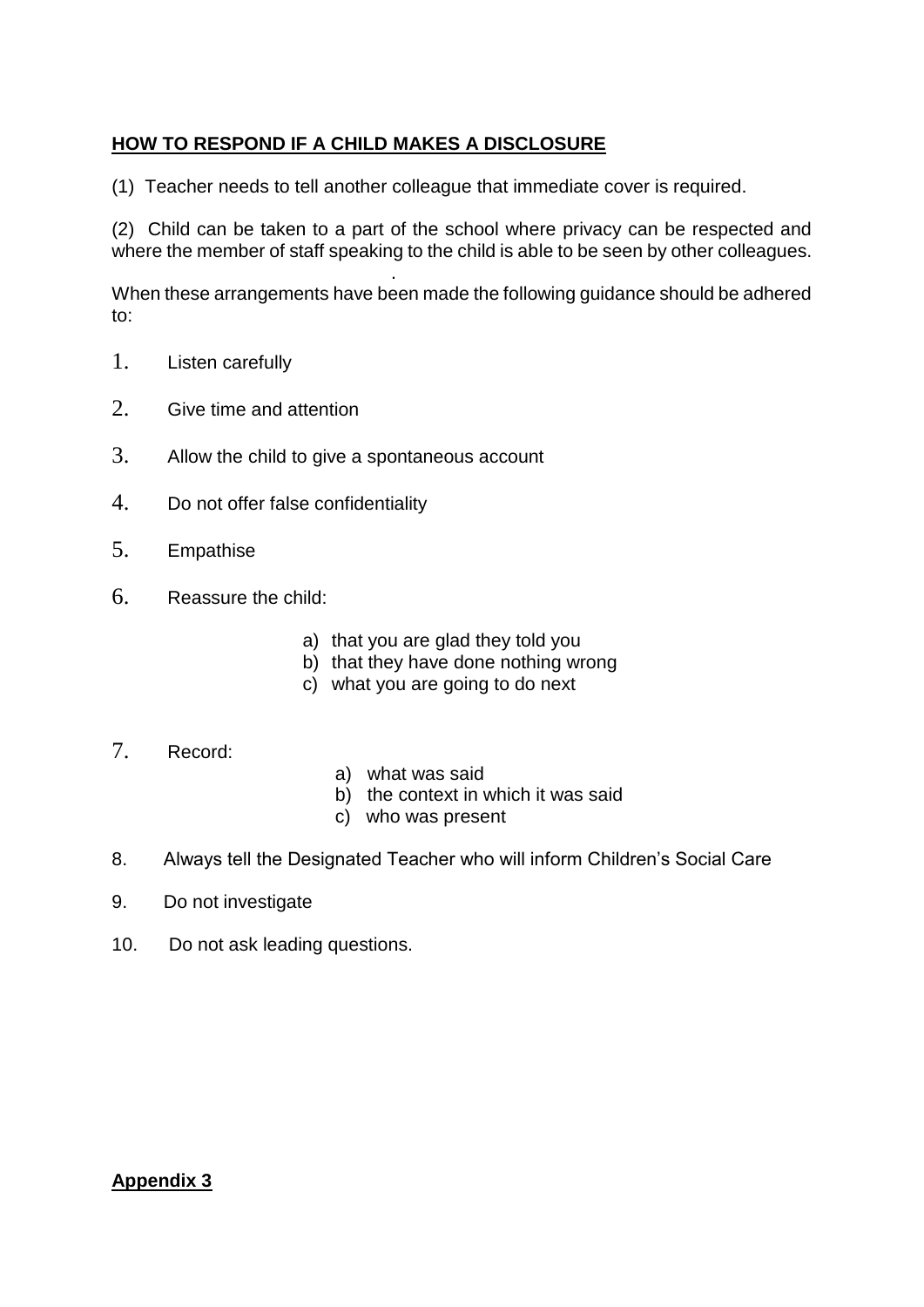## **HOW TO RESPOND IF A CHILD MAKES A DISCLOSURE ABOUT A MEMBER OF STAFF.**

- Details must be reported to the Headteacher immediately.
- It is not appropriate to disclose any details of the allegation to the member of staff concerned.
- The Headteacher will carry out an initial assessment to establish whether or not the allegation is demonstrably false (e.g. the member of staff was not in school at the supposed time of the allegation).
- In all other circumstances the Local Authority Designated Officer (LADO) will be informed and a joint decision made whether to follow the LA's agreed procedure for dealing with allegations of abuse by members of staff.
- Where the Headteacher is suspected of having abused a child it is the responsibility of the Deputy Headteacher to inform the designated LADO at the Safeguarding team Tel 770 8870

*Remember that the child is always the primary client. First consideration must be given to the child.* 

#### **ANY ALLEGATION OF ABUSE OCCURRING ON THE SITE OF REGISTERED PROVISION SHOULD BE REPORTED TO OFSTED WITHIN 14 DAYS TEL. 0300 123 1231**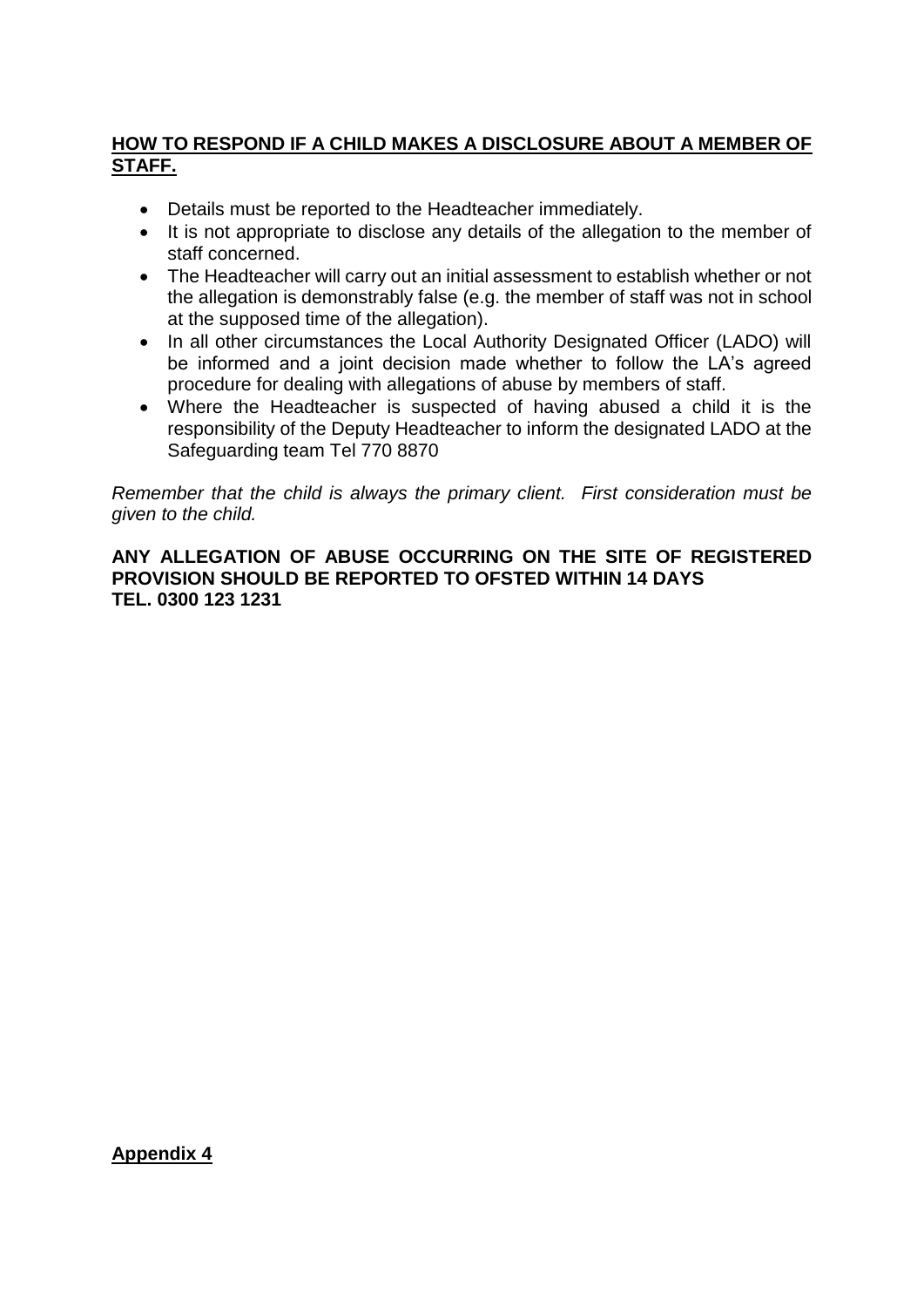## **Child Protection Policy - Incident Report/Expression of Concern**

Please complete as soon as possible after incident and pass to Designated Person. Aim to be clear and precise. Make a factual record of the discussion using the child's own words, note any questions the child asks and include anything about the child's appearance.

In event of a disclosure inform Designated Person immediately and refer to guidance in Appendix 2 of Child Protection Policy.

| Name of Child                                                       | Class/Year Group | Date of incident |  |  |
|---------------------------------------------------------------------|------------------|------------------|--|--|
|                                                                     |                  |                  |  |  |
|                                                                     |                  |                  |  |  |
| Incident Report/Expression of Concern. (Please underline/highlight) |                  |                  |  |  |
|                                                                     |                  |                  |  |  |
|                                                                     |                  |                  |  |  |
|                                                                     |                  |                  |  |  |
|                                                                     |                  |                  |  |  |
|                                                                     |                  |                  |  |  |
|                                                                     |                  |                  |  |  |
|                                                                     |                  |                  |  |  |
|                                                                     |                  |                  |  |  |
|                                                                     |                  |                  |  |  |
|                                                                     |                  |                  |  |  |
|                                                                     |                  |                  |  |  |
|                                                                     |                  |                  |  |  |
|                                                                     |                  |                  |  |  |
|                                                                     |                  |                  |  |  |
|                                                                     |                  |                  |  |  |
|                                                                     |                  |                  |  |  |
|                                                                     |                  |                  |  |  |
|                                                                     |                  |                  |  |  |
|                                                                     |                  |                  |  |  |
|                                                                     |                  |                  |  |  |
|                                                                     |                  |                  |  |  |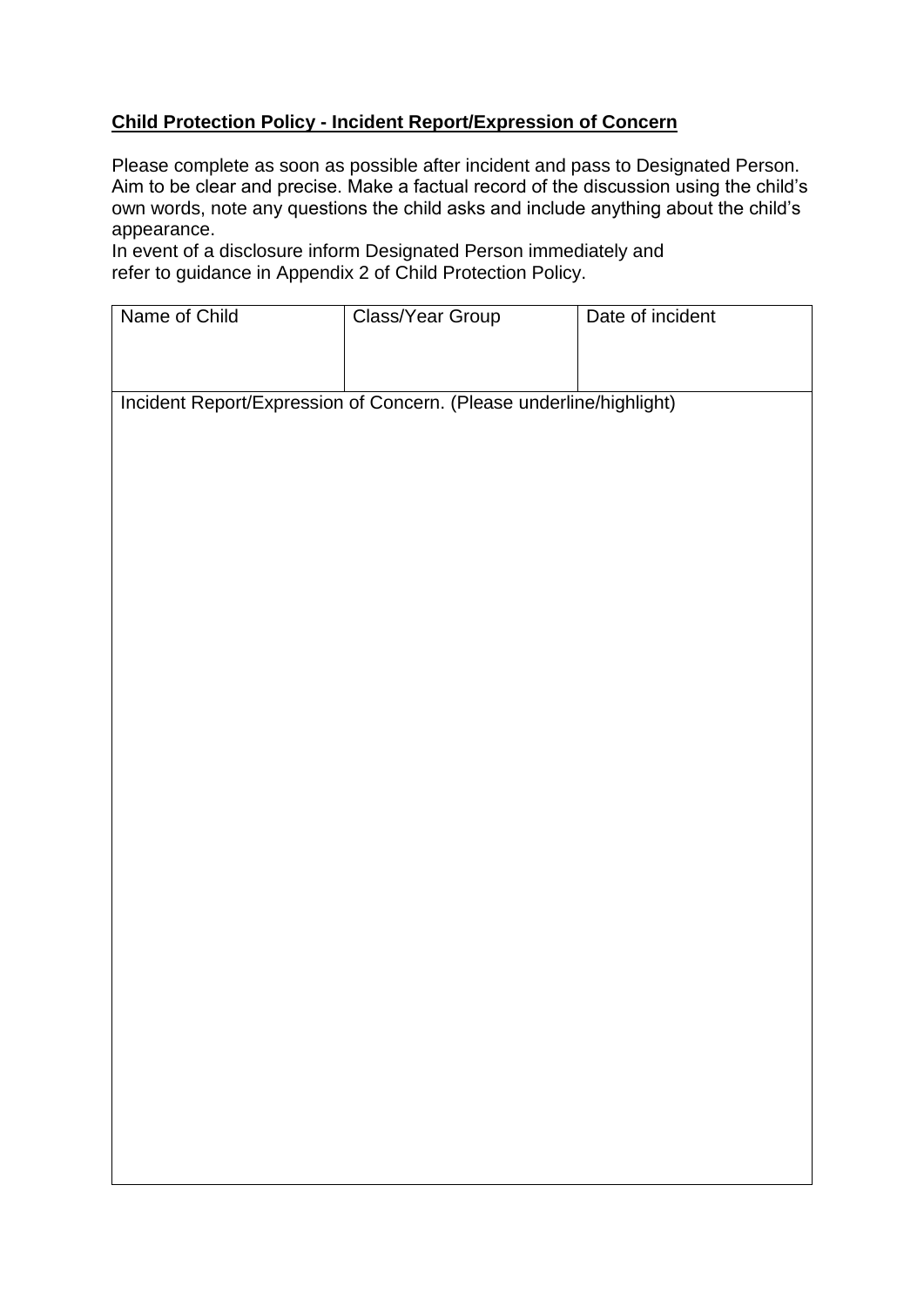| Continue on another sheet if necessary – please number pages. |                   |             |  |  |  |
|---------------------------------------------------------------|-------------------|-------------|--|--|--|
| Signed                                                        | <b>Print Name</b> | Designation |  |  |  |
| Date                                                          |                   |             |  |  |  |
|                                                               |                   |             |  |  |  |

## **Please pass to Designated Person.**

| To be completed by Designated Person             |  |  |  |  |
|--------------------------------------------------|--|--|--|--|
| Record of any follow up actions - include dates. |  |  |  |  |
|                                                  |  |  |  |  |
|                                                  |  |  |  |  |
|                                                  |  |  |  |  |
|                                                  |  |  |  |  |
|                                                  |  |  |  |  |
|                                                  |  |  |  |  |
|                                                  |  |  |  |  |
|                                                  |  |  |  |  |
|                                                  |  |  |  |  |
|                                                  |  |  |  |  |

<u> 1989 - Johann Barnett, fransk politiker (</u>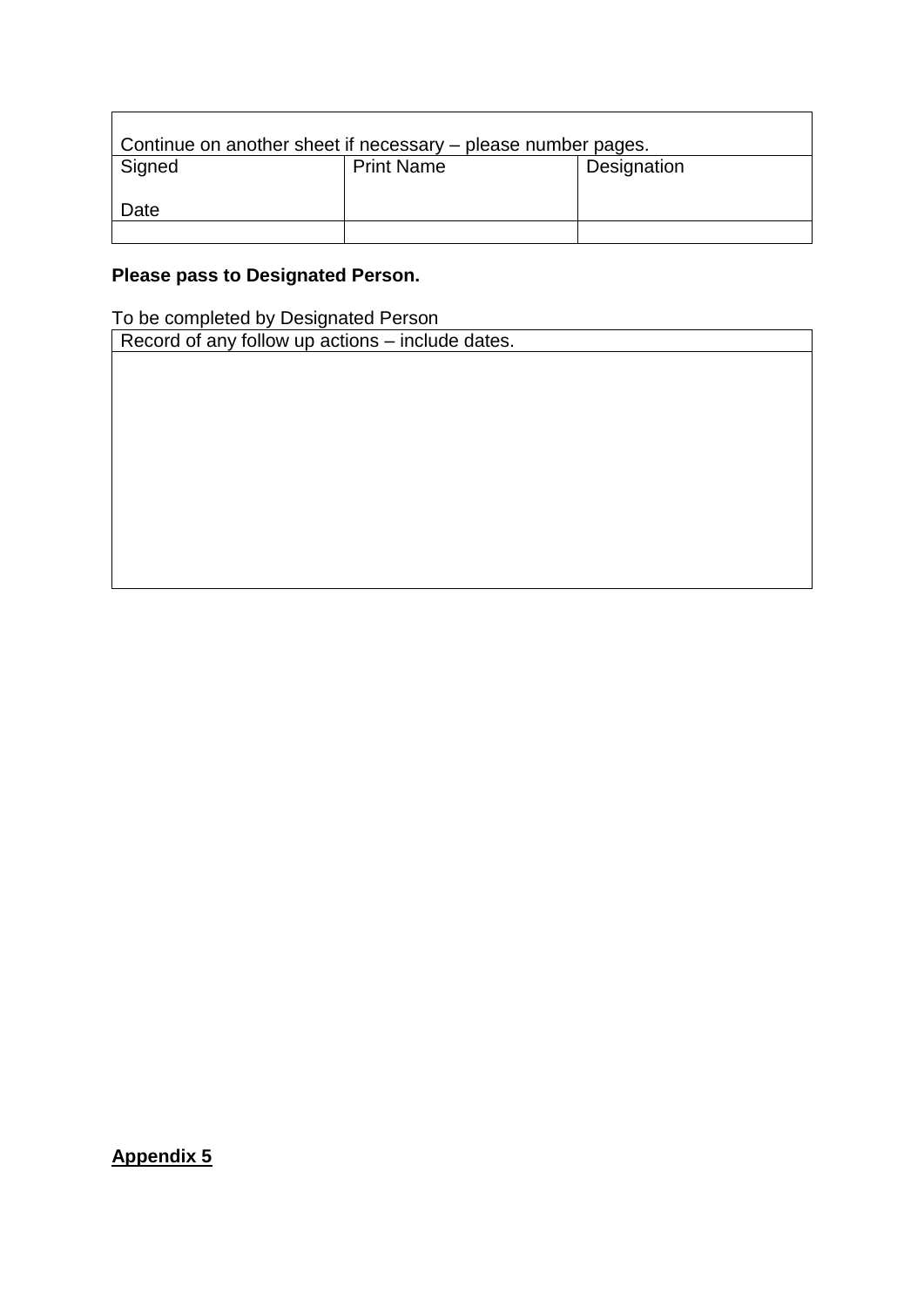## **Confidential Body Map (to accompany completed 'Cause for Concern' form)**

| <b>School name</b>                   |             |                         |  |  |
|--------------------------------------|-------------|-------------------------|--|--|
|                                      |             |                         |  |  |
| Name of pupil                        |             | <b>Class/Year Group</b> |  |  |
|                                      |             |                         |  |  |
| Name of staff member completing form |             |                         |  |  |
|                                      |             |                         |  |  |
| <b>Date</b>                          | <b>Time</b> |                         |  |  |
|                                      |             |                         |  |  |

**Must be completed at the time of reporting**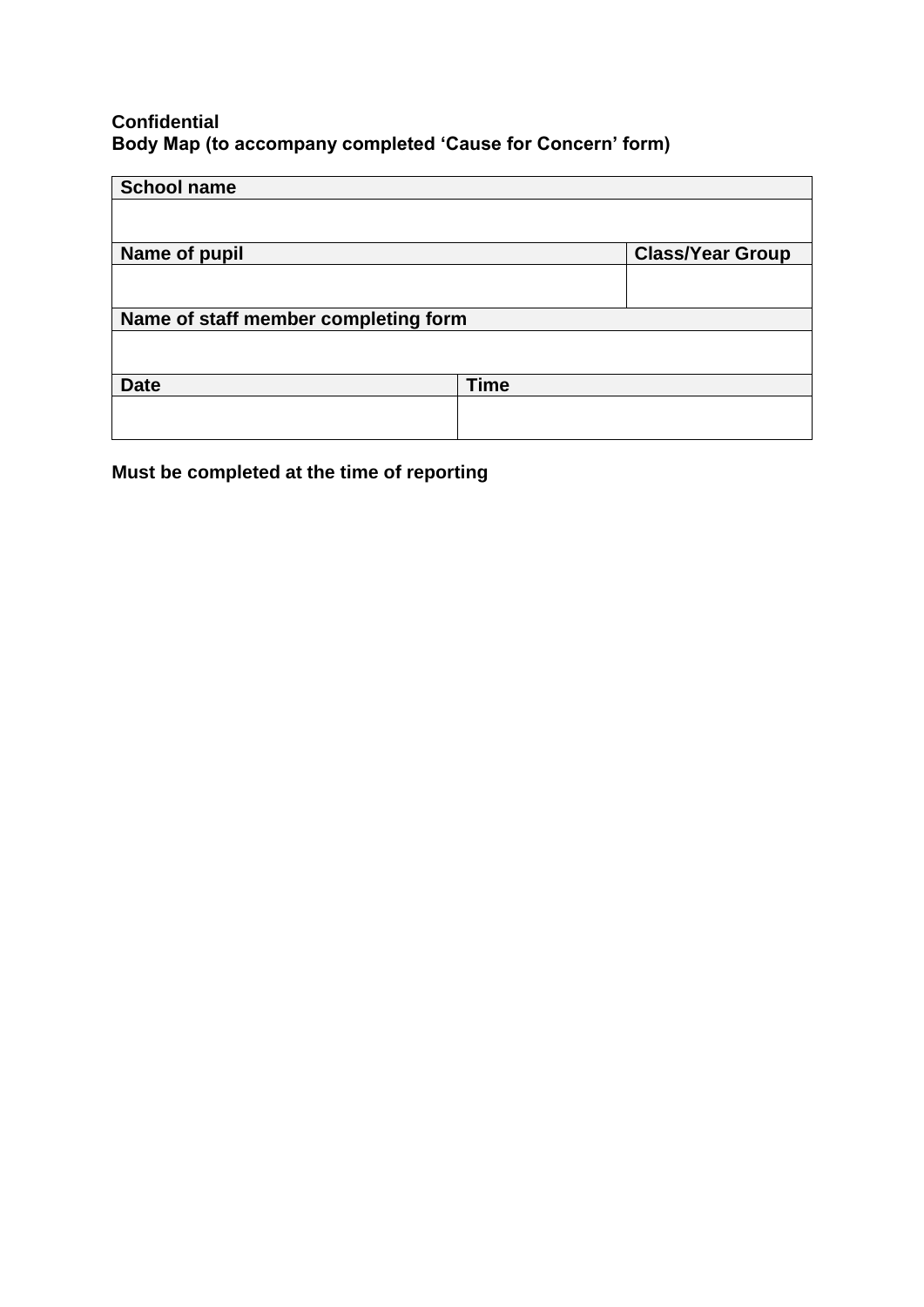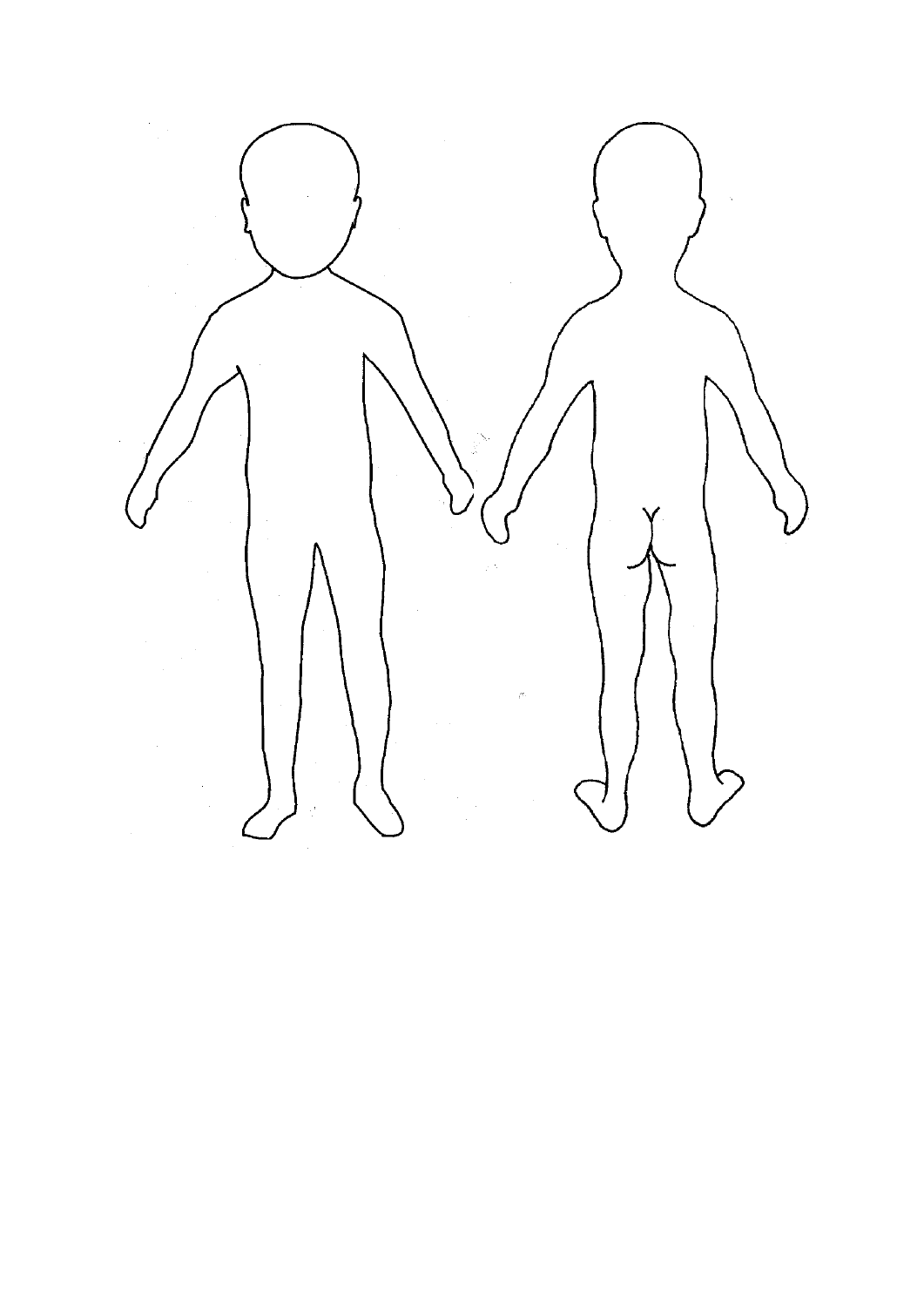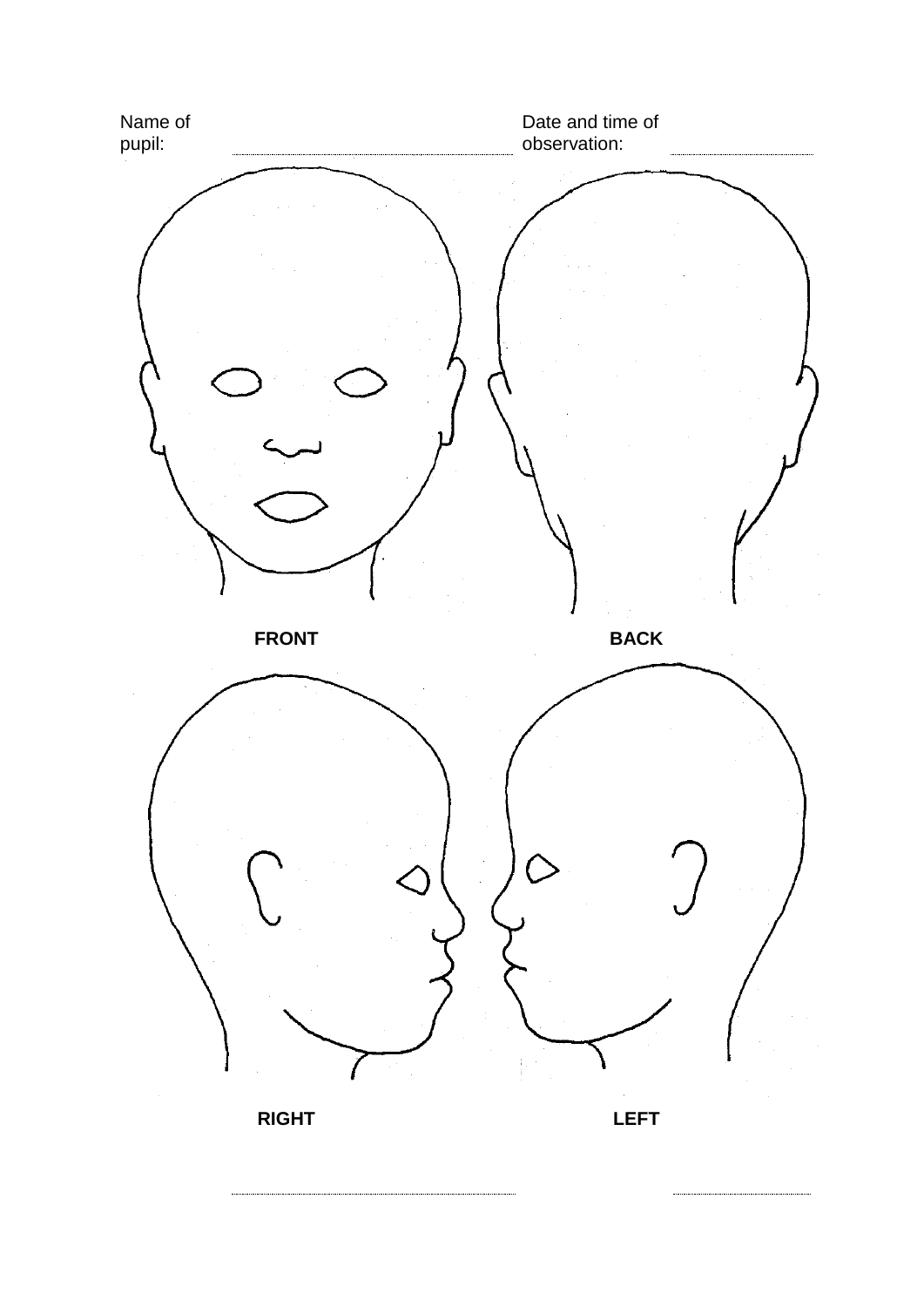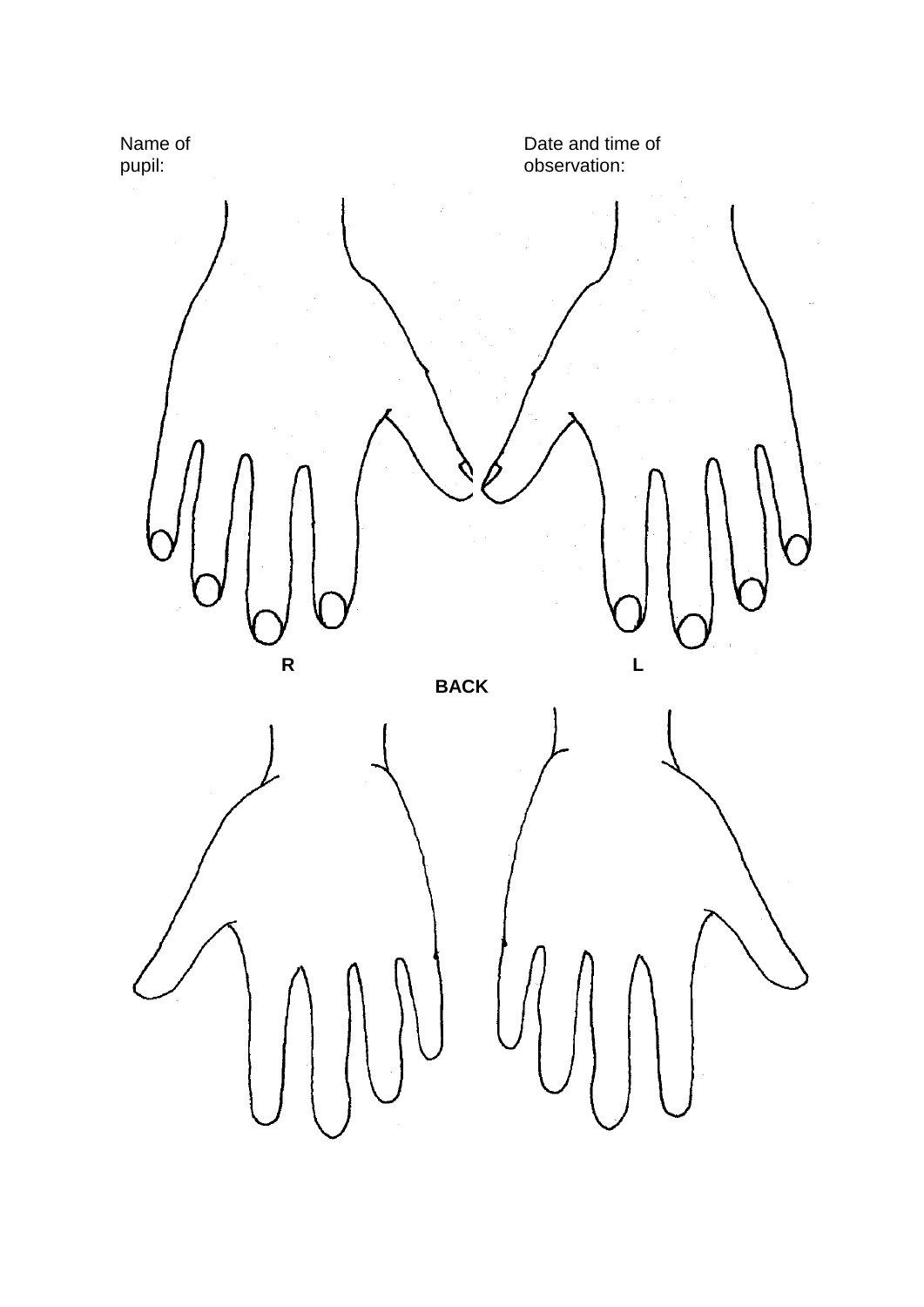